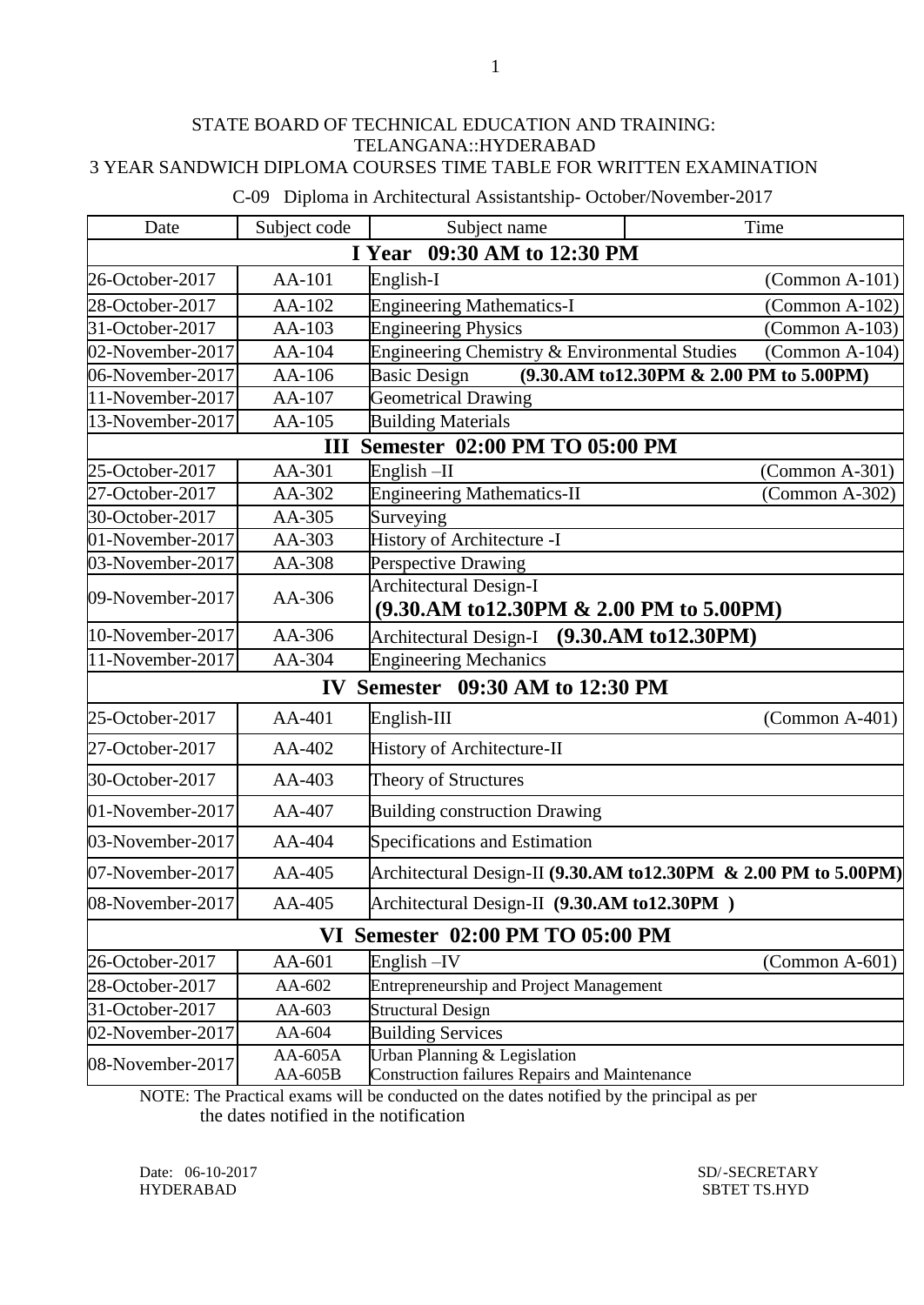## 3 YEAR SANDWICH DIPLOMA COURSES TIME TABLE FOR WRITTEN EXAMINATION

C-09 Diploma in Automobile Engineering- October/November-2017

| Date             | Subject code | Subject name                                                   | Time              |
|------------------|--------------|----------------------------------------------------------------|-------------------|
|                  |              | I Year 09:30 AM to 12:30 PM                                    |                   |
| 26-October-2017  | $A-101$      | English-I                                                      | (Common AEI-101)  |
| 28-October-2017  | $A-102$      | <b>Engineering Mathematics-I</b>                               | (Common AEI-102)  |
| 31-October-2017  | $A-103$      | <b>Engineering Physics</b>                                     | (Common AEI-103)  |
| 02-November-2017 | $A-104$      | Engineering Chemistry & Environmental Studies (Common AEI-104) |                   |
| 06-November-2017 | $A-105$      | Work Shop Technology                                           |                   |
| 08-November-2017 | $A-107$      | <b>Engineering Drawing</b>                                     | (Common AEI-107)  |
|                  |              | III Semester 02:00 PM TO 05:00 PM                              |                   |
| 25-October-2017  | A-301        | English-II                                                     | (Common AEI-301)  |
| 27-October-2017  | A-302        | Engineering Mathematics - II                                   | (Common AEI-302)  |
| 30-October-2017  | A-304        | Automobile power plants                                        |                   |
| 01-November-2017 | A-305        | Automobile Transmission Systems                                |                   |
| 03-November-2017 | A-306        | <b>Engineering Materials and Manufacturing process</b>         |                   |
| 07-November-2017 | A-307        | <b>Machine Drawing</b>                                         |                   |
| 09-November-2017 | $A-303$      | <b>Thermal Engineering</b>                                     |                   |
|                  |              | IV Semester 09:30 AM to 12:30 PM                               |                   |
| 25-October-2017  | $A-401$      | English-III                                                    | (Common AEI-401)  |
| 27-October-2017  | A-402        | Basic Mechanical Engineering                                   |                   |
| 30-October-2017  | $A-403$      | <b>Strength of Materials and Fluid Mechanics</b>               |                   |
| 01-November-2017 | A-404        | Automobile Chassis & Body Engineering                          |                   |
| 03-November-2017 | A-405        | <b>Automobile Electrical Systems</b>                           |                   |
| 07-November-2017 | A-406        | Automobile Servicing & Maintenance                             |                   |
|                  |              | VI Semester 02:00 PM TO 05:00 PM                               |                   |
| 26-October-2017  | $A-601$      | English-IV                                                     | (Common AEI -601) |
| 28-October-2017  | $A-602$      | Industrial Management and Entrepreneurship                     | (Common CM-602)   |
| 31-October-2017  | $A-603$      | Design of Machine Elements                                     |                   |
| 02-November-2017 | A-604        | <b>Motor Transport Organisation</b>                            |                   |
| 06-November-2017 | $A-605$      | <b>Production Technology</b>                                   |                   |
|                  | $A-606A$     | <b>Special Purpose Vehicles</b>                                |                   |
| 08-November-2017 | $A-606B$     | <b>Alternate Fuels and Emission Control</b>                    |                   |
| 10-November-2017 | $A-607$      | <b>Automobile Engineering Drawing</b>                          |                   |

NOTE: The Practical exams will be conducted on the dates notified by the principal as per the dates notified in the notification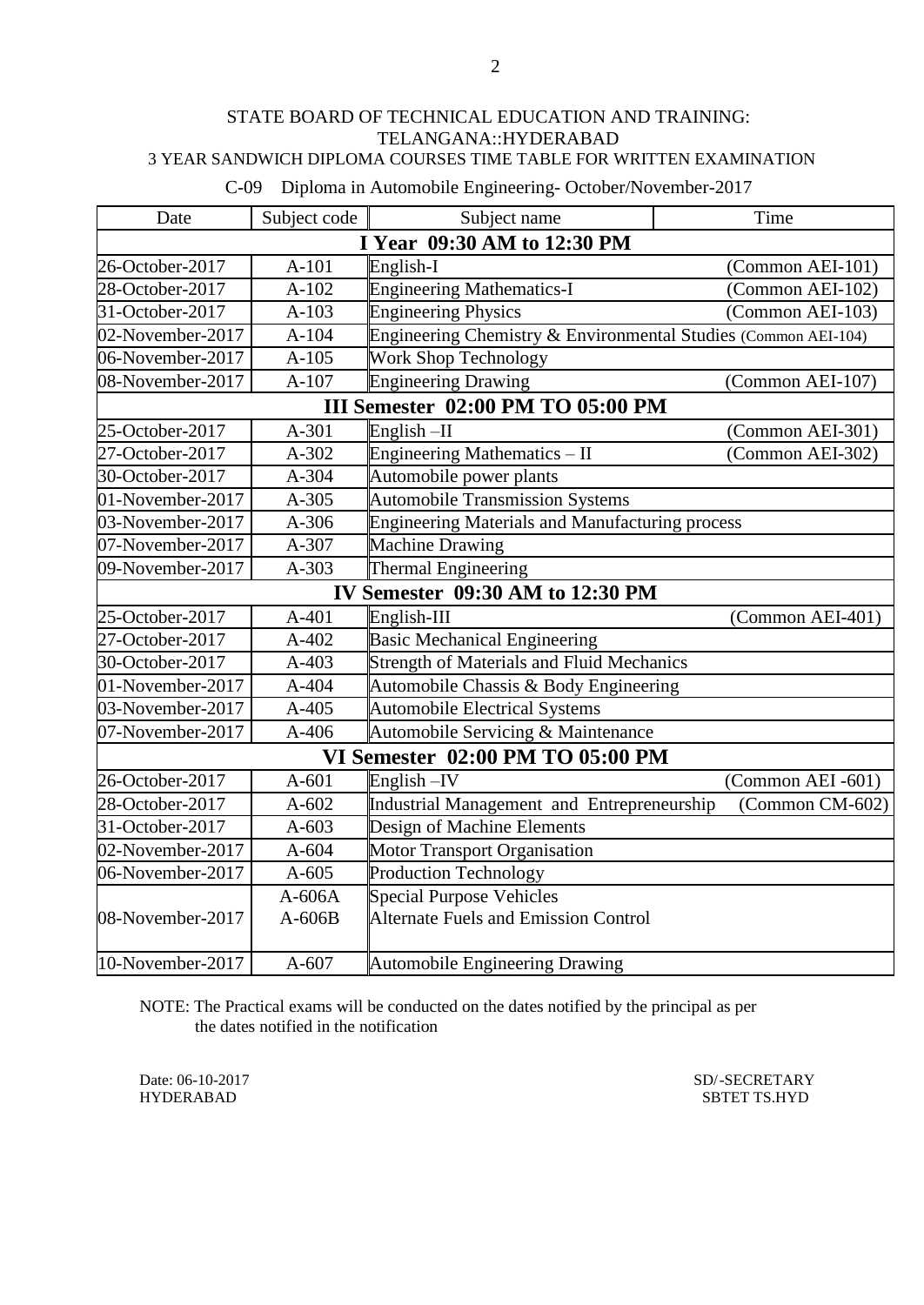## 3 YEAR SANDWICH DIPLOMA COURSES TIME TABLE FOR WRITTEN EXAMINATION

## C-09 Diploma in Applied Electronics and Instrumentation Engineering- October/November-2017

| Date                           | Subject code   | Subject name                                                  | Time |                         |  |
|--------------------------------|----------------|---------------------------------------------------------------|------|-------------------------|--|
| 09:30 AM to 12:30 PM<br>I Year |                |                                                               |      |                         |  |
| 26-October-2017                | <b>AEI-101</b> | English-I                                                     |      | $(Common A-101)$        |  |
| 28-October-2017                | <b>AEI-102</b> | <b>Engineering Mathematics-I</b>                              |      | $(Common A-102)$        |  |
| 31-October-2017                | <b>AEI-103</b> | <b>Engineering Physics</b>                                    |      | $(Common A-103)$        |  |
| 02-November-2017               | <b>AEI-104</b> | Engineering Chemistry & Environmental Studies                 |      | $(Common A-104)$        |  |
| 06-November-2017               | <b>AEI-105</b> | Electronic Components & Devices                               |      |                         |  |
| 08-November-2017               | <b>AEI-107</b> | <b>Engineering Drawing</b>                                    |      | $\Gamma$ (Common A-107) |  |
|                                | III            | <b>Semester 02:00 PM TO 05:00 PM</b>                          |      |                         |  |
| 25-October-2017                | <b>AEI-301</b> | $English - II$                                                |      | $\Gamma$ (Common A-301) |  |
| 27-October-2017                | <b>AEI-302</b> | Engineering Mathematics-II                                    |      | $(Common A-302)$        |  |
| 30-October-2017                | <b>AEI-303</b> | <b>Electronic Circuits</b>                                    |      |                         |  |
| 01-November-2017               | <b>AEI-304</b> | Basic Electrical Engineering.                                 |      |                         |  |
| 03-November-2017               | <b>AEI-305</b> | <b>Digital Electronics</b>                                    |      |                         |  |
| 07-November-2017               | <b>AEI-306</b> | Process Instrumentation                                       |      |                         |  |
|                                | $\mathbf{IV}$  | Semester 09:30 AM to 12:30 PM                                 |      |                         |  |
| 25-October-2017                | <b>AEI-401</b> | English-III                                                   |      | $\text{(Common A-401)}$ |  |
| 27-October-2017                | <b>AEI-402</b> | <b>Electronic Measuring instruments</b>                       |      |                         |  |
| 30-October-2017                | <b>AEI-403</b> | Microcontrollers and Its Applications                         |      |                         |  |
| 01-November-2017               | <b>AEI-404</b> | Industrial Electronics & Control Engineering.                 |      |                         |  |
| 03-November-2017               | <b>AEI-405</b> | <b>Analytical Instrumentation</b>                             |      |                         |  |
| 07-November-2017               | <b>AEI-406</b> | <b>Process Control</b>                                        |      |                         |  |
|                                |                | VI Semester 02:00 PM TO 05:00 PM                              |      |                         |  |
| 26-October-2017                | AEI-601        | English-IV                                                    |      | $(Common A - 601)$      |  |
| 28-October-2017                | AEI-603        | <b>Bio medical Instrumentation</b>                            |      |                         |  |
| 31-October-2017                | AEI-602        | Industrial Management and Entrepreneurship (Common-EE/EC-602) |      |                         |  |
| 02-November-2017               | <b>AEI-604</b> | <b>Industrial Automation</b>                                  |      |                         |  |
| 06-November-2017               | AEI-605        | Principles of communications & Linear IC applications         |      |                         |  |
| 08-November-2017               | $AEI-606(A)$   | <b>Power Electronics</b>                                      |      |                         |  |
|                                | $AEI-606(B)$   | Power plant Instrumentation                                   |      |                         |  |

NOTE: The Practical exams will be conducted on the dates notified by the principal as per the dates notified in the notification

Date: 06-10-2017 SD/-SECRETARY SD/-SECRETARY HYDERABAD SBTET TS.HYD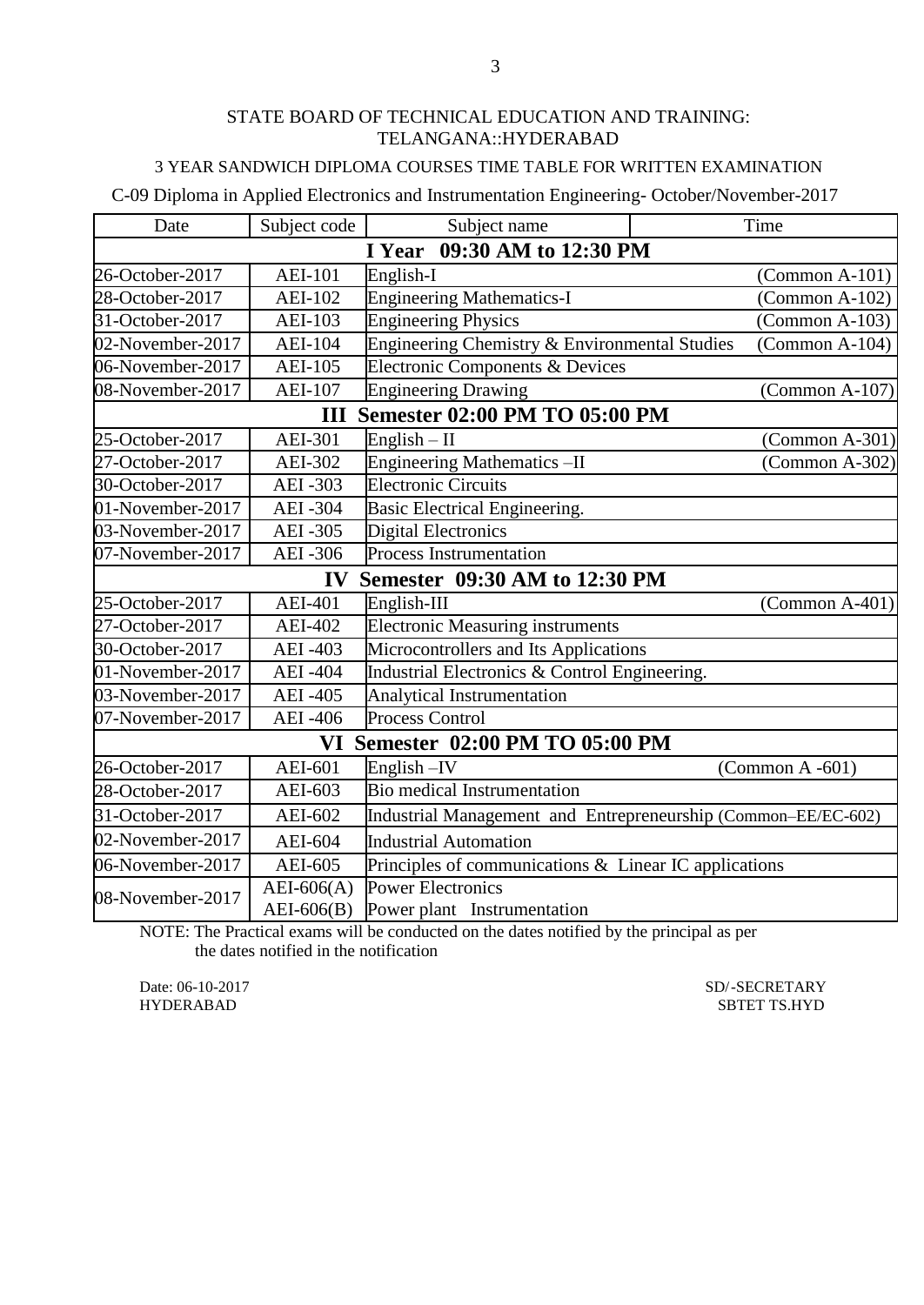3 YEAR SANDWICH DIPLOMA COURSES TIME TABLE FOR WRITTEN EXAMINATION

C-09 Diploma in Civil Engineering - October/November-2017

| Date             | Subject<br>code             | Subject name                                                 | Time                    |  |  |  |
|------------------|-----------------------------|--------------------------------------------------------------|-------------------------|--|--|--|
|                  | I Year 09:30 AM to 12:30 PM |                                                              |                         |  |  |  |
| 26-October-2017  | $C-101$                     | English-I                                                    | $(Common A-101)$        |  |  |  |
| 28-October-2017  | $C-102$                     | Engineering Mathematics - I                                  | $(Common A-102)$        |  |  |  |
| 31-October-2017  | $C-103$                     | <b>Engineering Physics</b>                                   | (Common A-103)          |  |  |  |
| 02-November-2017 | $C-104$                     | Engineering Chemistry & Environmental Studies (Common A-104) |                         |  |  |  |
| 06-November-2017 | $C-105$                     | Surveying $-I$                                               |                         |  |  |  |
| 08-November-2017 | $C-107$                     | <b>Engineering Drawing</b>                                   | $\Gamma$ (Common A-107) |  |  |  |
| 10-November-2017 | $C-106$                     | <b>Engineering Mechanics</b>                                 |                         |  |  |  |
|                  |                             | III Semester 02:00 PM TO 05:00 PM                            |                         |  |  |  |
| 25-October-2017  | $C-301$                     | English-II                                                   | $(Common A-301)$        |  |  |  |
| 27-October-2017  | $C-302$                     | <b>Engineering Mathematics-II</b>                            | $(Common A-302)$        |  |  |  |
| 30-October-2017  | $C-303$                     | Strength of Materials & Theory of Structures                 |                         |  |  |  |
| 01-November-2017 | $C-304$                     | <b>Hydraulics</b>                                            |                         |  |  |  |
| 03-November-2017 | $C-305$                     | Surveying - II                                               |                         |  |  |  |
| 07-November-2017 | $C-306$                     | <b>Construction Materials</b>                                |                         |  |  |  |
| 09-November-2017 | $C-307$                     | Civil Engineering Drawing - I                                |                         |  |  |  |
|                  |                             | IV Semester 09:30 AM to 12:30 PM                             |                         |  |  |  |
| 25-October-2017  | $C-401$                     | $English - III$                                              | $(Common A-401)$        |  |  |  |
| 27-October-2017  | $C-402$                     | <b>R.C Structures</b>                                        |                         |  |  |  |
| 30-October-2017  | $C-403$                     | <b>Irrigation Engineering</b>                                |                         |  |  |  |
| 01-November-2017 | $C-404$                     | <b>Quantity Surveying</b>                                    |                         |  |  |  |
| 03-November-2017 | $C-405$                     | Environmental Engineering - I                                |                         |  |  |  |
| 07-November-2017 | $C-406$                     | <b>Construction Practice</b>                                 |                         |  |  |  |
| 09-November-2017 | $C-407$                     | Civil Engineering Drawing - II                               |                         |  |  |  |
|                  |                             | 02:00 PM TO 05:00 PM<br><b>VI Semester</b>                   |                         |  |  |  |
| 26-October-2017  | $C-601$                     | English $-$ IV                                               | $(Common A - 601)$      |  |  |  |
| 28-October-2017  | $C-602$                     | <b>Steel Structures</b>                                      |                         |  |  |  |
| 31-October-2017  | $C-603$                     | Construction & Quality Management                            |                         |  |  |  |
| 02-November-2017 | $C-604$                     | <b>Transportation Engineering</b>                            |                         |  |  |  |
| 06-November-2017 | $C-605$                     | Environmental Engineering - II                               |                         |  |  |  |
|                  |                             | C-606(A) Low Cost Housing Rural Water Supply and Sanitation  |                         |  |  |  |
| 08-November-2017 |                             | C-606(B) Geo Technical Engineering                           |                         |  |  |  |
|                  |                             | $C$ -606 $(C)$ Maintenance of Buildings                      |                         |  |  |  |
| 10-November-2017 | $C-607$                     | <b>Structural Engineering Drawing</b>                        |                         |  |  |  |

NOTE: The Practical exams will be conducted on the dates notified by the principal as per the dates notified in the notification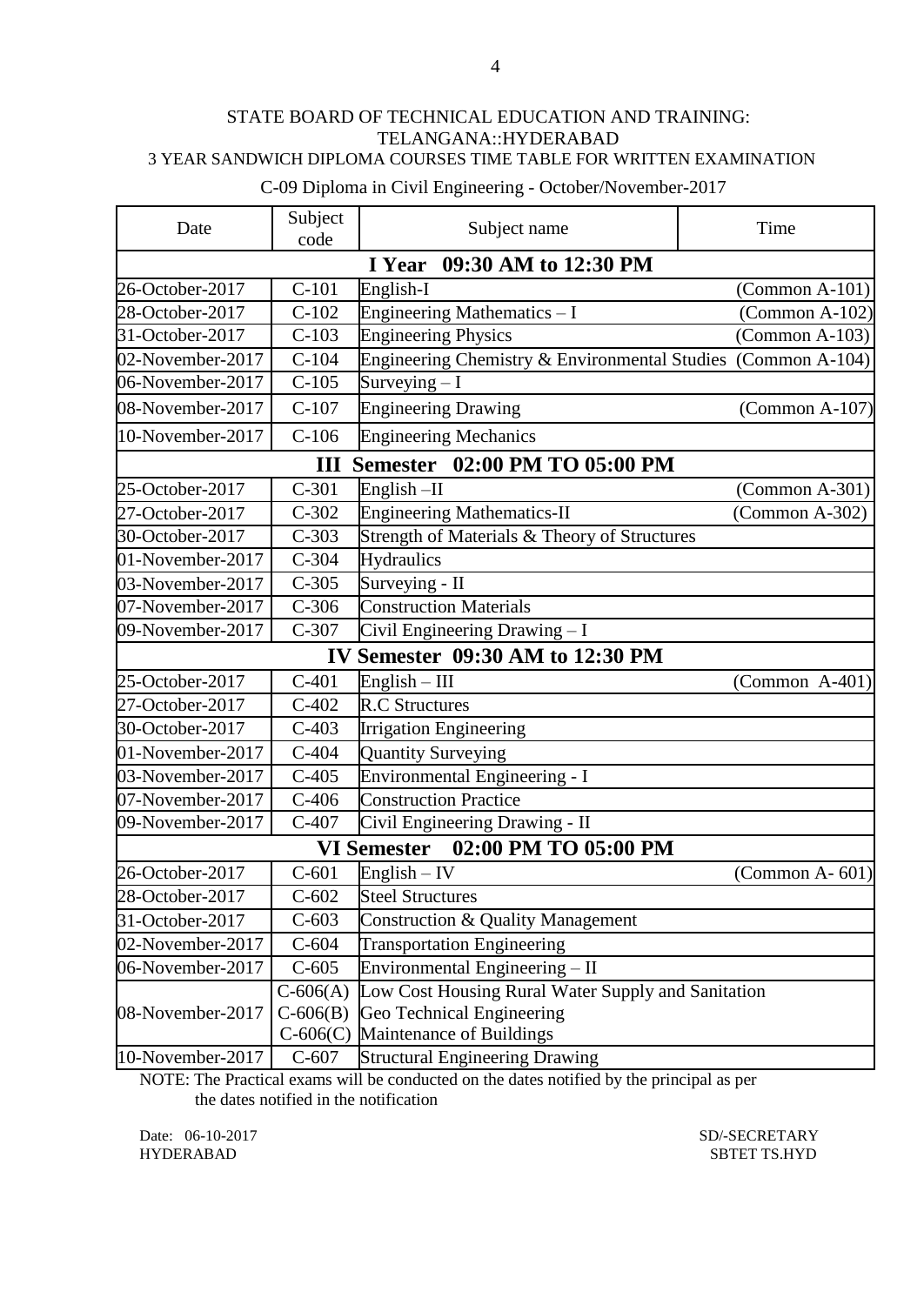| Date                           | Subject code | Subject name                                                | Time             |  |
|--------------------------------|--------------|-------------------------------------------------------------|------------------|--|
| 09:30 AM to 12:30 PM<br>I Year |              |                                                             |                  |  |
| 26-October-2017                | CM-101       | English-I                                                   | $(Common A-101)$ |  |
| 28-October-2017                | CM-102       | <b>Engineering Mathematics-I</b>                            | $(Common A-102)$ |  |
| 31-October-2017                | CM-103       | <b>Engineering Physics</b>                                  | $(Common A-103)$ |  |
| 02-November-2017               | CM-104       | Engineering Chemistry& Environmental Studies (CommonA-104)  |                  |  |
| 06-November-2017               | CM-105       | Computer Fundamentals & Programming in 'C' (Common IT-105)  |                  |  |
| 08-November-2017               | CM-107       | <b>Engineering Drawing</b>                                  | $(Common A-107)$ |  |
|                                |              | III Semester 02:00 PM TO 05:00 PM                           |                  |  |
| 25-October-2017                | CM-301       | English-II                                                  | $(Common A-301)$ |  |
| 27-October-2017                | CM-302       | Engineering Mathematics-II                                  | (CommonA-302)    |  |
| 30-October-2017                | CM-303       | Basic Electrical & Electronics Engg.                        |                  |  |
| 01-November-2017               | CM-304       | Digital Electronics & Computer Architecture (Common IT-304) |                  |  |
| 03-November-2017               | CM-305       | Data Structures through C                                   | (Common IT-305)  |  |
| 07-November-2017               | CM-306       | <b>RDBMS</b>                                                | (Common IT-306)  |  |
|                                |              | IV Semester 09:30 AM to 12:30 PM                            |                  |  |
| 25-October-2017                | CM-401       | English-III                                                 | $(Common A-401)$ |  |
| 27-October-2017                | CM-402       | <b>Operating systems</b>                                    | (Common IT-402)  |  |
| 30-October-2017                | CM-403       | Computer Hardware & Networking                              | (Common IT-403)  |  |
| 01-November-2017               | CM-404       | OOPS through C++                                            | (Common IT-404)  |  |
| 03-November-2017               | CM-405       | Microprocessors                                             |                  |  |
| 07-November-2017               | CM-406       | Web designing                                               | (Common IT-406)  |  |
|                                |              | <b>VI Semester 02:00 PM TO 05:00 PM</b>                     |                  |  |
| 26-October-2017                | CM-601       | $English - IV$                                              | $(Common A-601)$ |  |
| 28-October-2017                | CM-602       | Industrial Management and Entrepreneurship (Common A-602)   |                  |  |
| 31-October-2017                | CM-603       | <b>System Administration</b>                                |                  |  |
| 02-November-2017               | CM-604       | Java Programming<br>(Common IT-604)                         |                  |  |
| 06-November-2017               | CM-605       | Net Programming<br>(Common IT-605)                          |                  |  |
|                                |              | $CM-606(A)$ Software Engineering - (Common IT-603)          |                  |  |
| 08-November-2017               |              | CM-606(B) Mobile Computing                                  |                  |  |
|                                |              | CM-606(C) Advanced Database Systems                         |                  |  |

C-09 Diploma in Computer Engineering - October/November-2017

NOTE: The Practical exams will be conducted on the dates notified by the principal as per the dates notified in the notification

Date: 06-10-2017 SD/-SECRETARY SPHERABAD SPECTARY SPECTARY SPECTARY SPECTARY SPECTARY SPECTARY SPECTARY SPECTARY SBTET TS.HYD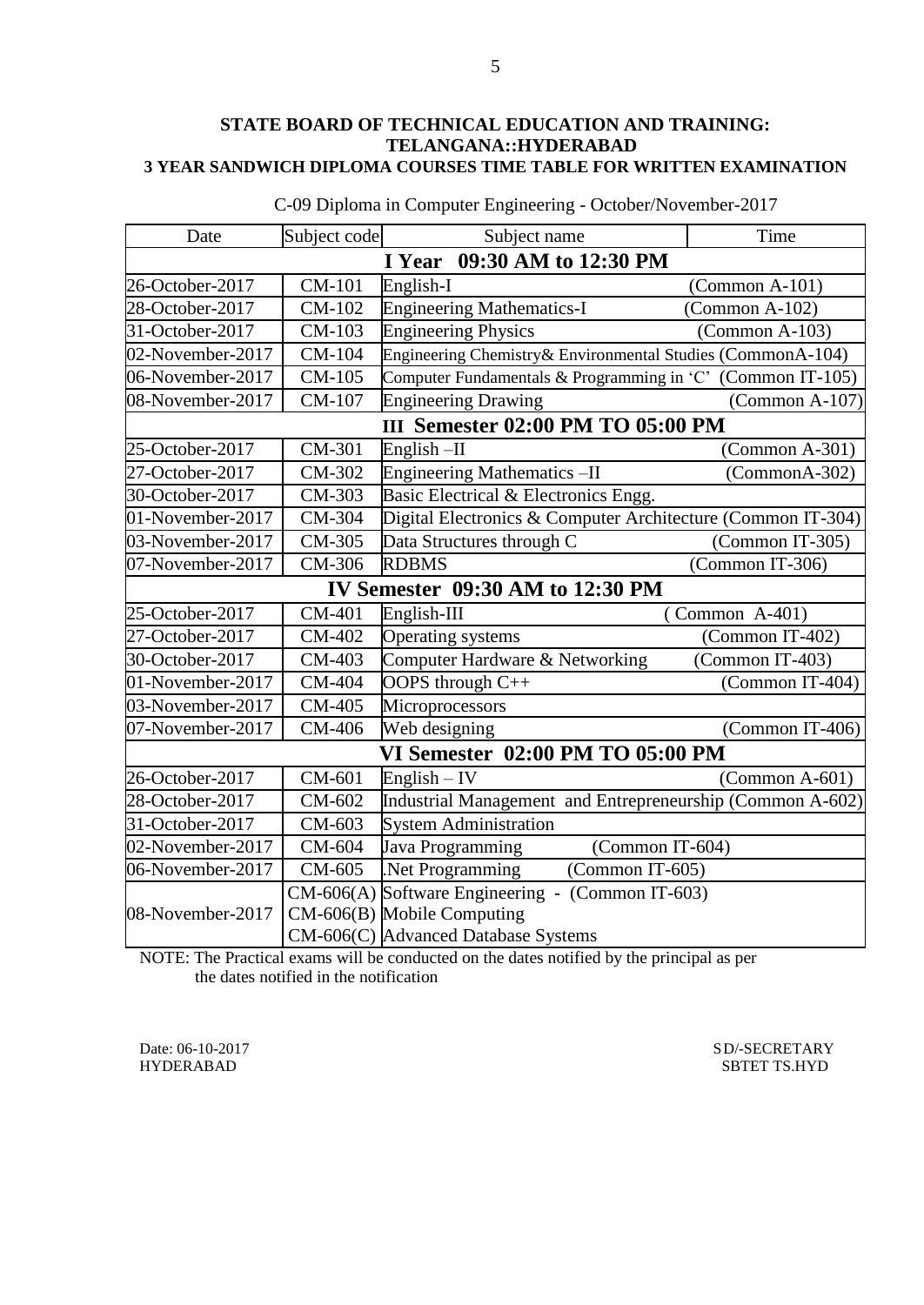#### 3 YEAR SANDWICH DIPLOMA COURSES TIME TABLE FOR WRITTEN EXAMINATION

C-09 Diploma in Electronics and Communication Engineering - October/November-2017

| Date             | Subject<br>code             | Subject name                                                                   | Time                 |  |  |
|------------------|-----------------------------|--------------------------------------------------------------------------------|----------------------|--|--|
|                  | I Year 09:30 AM to 12:30 PM |                                                                                |                      |  |  |
| 26-October-2017  | <b>EC-101</b>               | English-I                                                                      | $(Common A-101)$     |  |  |
| 28-October-2017  | EC-102                      | <b>Engineering Mathematics-I</b>                                               | Common A-102)        |  |  |
| 31-October-2017  | EC-103                      | <b>Engineering Physics</b>                                                     | (Common A-103)       |  |  |
| 02-November-2017 | <b>EC-104</b>               | Engineering Chemistry & Environmental Studies                                  | $(Common A-104)$     |  |  |
| 06-November-2017 | <b>EC-105</b>               | <b>Basic Electronics</b>                                                       |                      |  |  |
| 08-November-2017 | EC-107                      | <b>Engineering Drawing</b>                                                     | $(Common A-107)$     |  |  |
|                  |                             | <b>III Semester 02:00 PM TO 05:00 PM</b>                                       |                      |  |  |
| 25-October-2017  | EC-301                      | English $-$ II                                                                 | Common A-301)        |  |  |
| 27-October-2017  | EC-302                      | <b>Engineering Mathematics -II</b>                                             | (Common A-302)       |  |  |
| 30-October-2017  | EC-303                      | Electronic Circuits -I                                                         |                      |  |  |
| 01-November-2017 | EC-304                      | <b>Communication Engineering</b>                                               |                      |  |  |
| 03-November-2017 | EC-305                      | <b>Digital Electronics</b>                                                     |                      |  |  |
| 07-November-2017 | EC-306                      | <b>Circuit Theory</b>                                                          |                      |  |  |
|                  |                             | <b>IV Semester 09:30 AM to 12:30 PM</b>                                        |                      |  |  |
| 25-October-2017  | EC-401                      | $English - III$                                                                | $(Common A-401)$     |  |  |
| 27-October-2017  | EC-402                      | Electronic Circuits-II                                                         |                      |  |  |
| 30-October-2017  | EC-403                      | <b>Communication Systems</b>                                                   |                      |  |  |
| 01-November-2017 | EC-404                      | Microprocessors                                                                |                      |  |  |
| 03-November-2017 | EC-405                      | <b>Electronic Measuring Instruments</b>                                        |                      |  |  |
| 07-November-2017 | EC-406                      | Audio & Video Systems                                                          |                      |  |  |
|                  |                             | 02:00 PM TO 05:00 PM<br><b>VI Semester</b>                                     |                      |  |  |
| 26-October-2017  | EC-601                      | English - IV                                                                   | (Common $A - 601$ )  |  |  |
| 28-October-2017  | EC-603                      | <b>Micro Controllers</b>                                                       |                      |  |  |
| 31-October-2017  | EC-602                      | Industrial Management and Entrepreneurship                                     | (Common AEI/EE -602) |  |  |
| 02-November-2017 | EC-604                      | <b>Advanced Communication Systems</b>                                          |                      |  |  |
| 06-November-2017 | $EC-605$                    | <b>Industrial Electronics</b>                                                  |                      |  |  |
| 08-November-2017 |                             | EC-606(A) Data Communication & Computer Networks<br>EC-606(B)Computer Hardware |                      |  |  |

NOTE: The Practical exams will be conducted on the dates notified by the principal as per the dates notified in the notification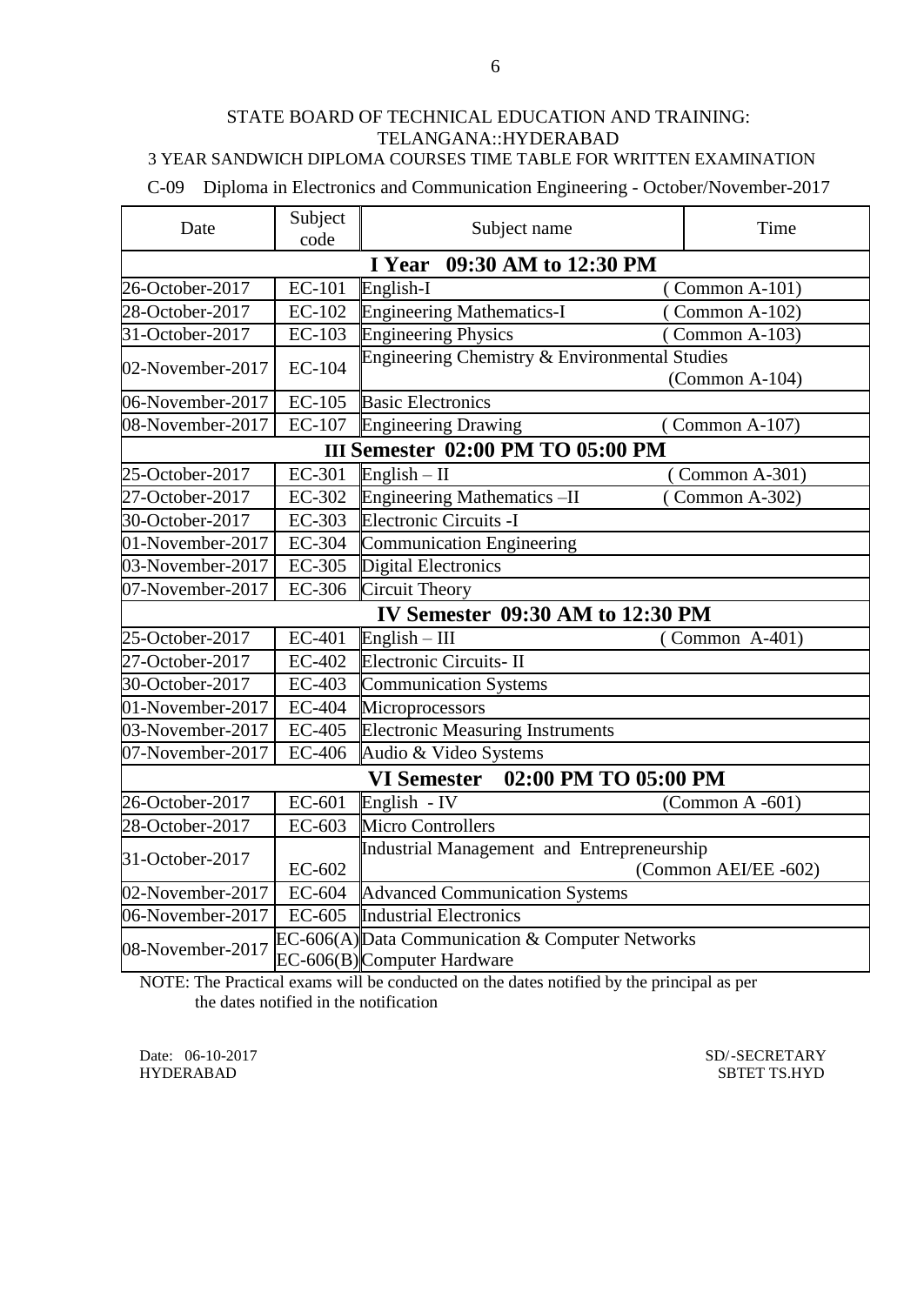C-09 Diploma in Commercial and Computer Practice- October/November-2017

| Date             | Subject code                                                                 | $\frac{1}{2}$<br>Subject name                                           | Time                                                                                                                                                                        |  |
|------------------|------------------------------------------------------------------------------|-------------------------------------------------------------------------|-----------------------------------------------------------------------------------------------------------------------------------------------------------------------------|--|
|                  |                                                                              | I Year 09:30 AM to 12:30 PM                                             |                                                                                                                                                                             |  |
| 26-October-2017  | <b>CCP-107</b><br><b>CCP-108</b>                                             | English Typewriting-P-I<br>English Typewriting-P-II                     | 09.00 AM TO 09.10 AM<br>09.30 AM TO 10.15. PM                                                                                                                               |  |
| 28-October-2017  | <b>CCP-103</b>                                                               | <b>English Shorthand</b>                                                |                                                                                                                                                                             |  |
| 31-October-2017  | <b>CCP-101</b>                                                               | English-I                                                               |                                                                                                                                                                             |  |
| 02-November-2017 | <b>CCP-102</b>                                                               | Accountancy - I                                                         |                                                                                                                                                                             |  |
| 06-November-2017 | <b>CCP-104</b>                                                               | <b>Business Organization</b>                                            |                                                                                                                                                                             |  |
| 08-November-2017 | <b>CCP-105</b>                                                               | Fundamentals of Information Technology                                  |                                                                                                                                                                             |  |
|                  |                                                                              | III Semester 02:00 PM TO 05:00 PM                                       |                                                                                                                                                                             |  |
| 25-October-2017  | <b>CCP-308-A</b><br><b>CCP-309-A</b><br><b>CCP-308-B</b><br><b>CCP-309-B</b> | English Typewriting-Paper-II 1 hr<br>Telugu Typewriting-Paper-II 45 mts | English Typewriting-Paper-I (45 wpm)10 mts 2.00 PM TO 2.10 PM<br>2.30 PM TO 3.30. PM<br>Telugu Typewriting-Paper-I (25 wpm) 10mts 2.00 PM TO 2.10 PM<br>2.30 PM TO 3.15. PM |  |
| 27-October-2017  | <b>CCP-301</b>                                                               | English $-$ II                                                          |                                                                                                                                                                             |  |
| 30-October-2017  | <b>CCP-303</b>                                                               | Office Organization and Correspondence                                  |                                                                                                                                                                             |  |
| 01-November-2017 | <b>CCP-304</b>                                                               | <b>Computer Packages</b>                                                |                                                                                                                                                                             |  |
| 03-November-2017 | <b>CCP-302</b>                                                               | Accountancy-II                                                          |                                                                                                                                                                             |  |
|                  |                                                                              | IV Semester 09:30 AM to 12:30 PM                                        |                                                                                                                                                                             |  |
| 25-October-2017  | <b>CCP-401</b>                                                               | English - III                                                           |                                                                                                                                                                             |  |
| 27-October-2017  | <b>CCP-402</b>                                                               | Accountancy-III                                                         |                                                                                                                                                                             |  |
| 30-October-2017  | <b>CCP-403</b>                                                               | Quantitative Techniques-I                                               |                                                                                                                                                                             |  |
| 01-November-2017 | <b>CCP-404</b>                                                               | <b>Visual Basic</b>                                                     |                                                                                                                                                                             |  |
|                  | <b>VI</b> Semester                                                           | 02:00 PM TO 05:00 PM                                                    |                                                                                                                                                                             |  |
| 26-October-2017  | <b>CCP-601</b>                                                               | $English - IV$                                                          |                                                                                                                                                                             |  |
| 28-October-2017  | <b>CCP-602</b>                                                               | <b>Business Economics</b>                                               |                                                                                                                                                                             |  |
| 31-October-2017  | <b>CCP-603</b>                                                               | Quantitative Techniques-II                                              |                                                                                                                                                                             |  |
| 02-November-2017 | <b>CCP-604</b>                                                               | Principles of Marketing                                                 |                                                                                                                                                                             |  |
| 06-November-2017 | $CCP-605(A)$<br>$CCP-605(B)$                                                 | Human Resources Management<br><b>Banking</b>                            |                                                                                                                                                                             |  |

NOTE: The Practical exams will be conducted on the dates notified by the principal as per the dates notified in the notification

Date: 06-10-2017 SD/-SECRETARY SD/-SECRETARY HYDERABAD SBTET TS.HYD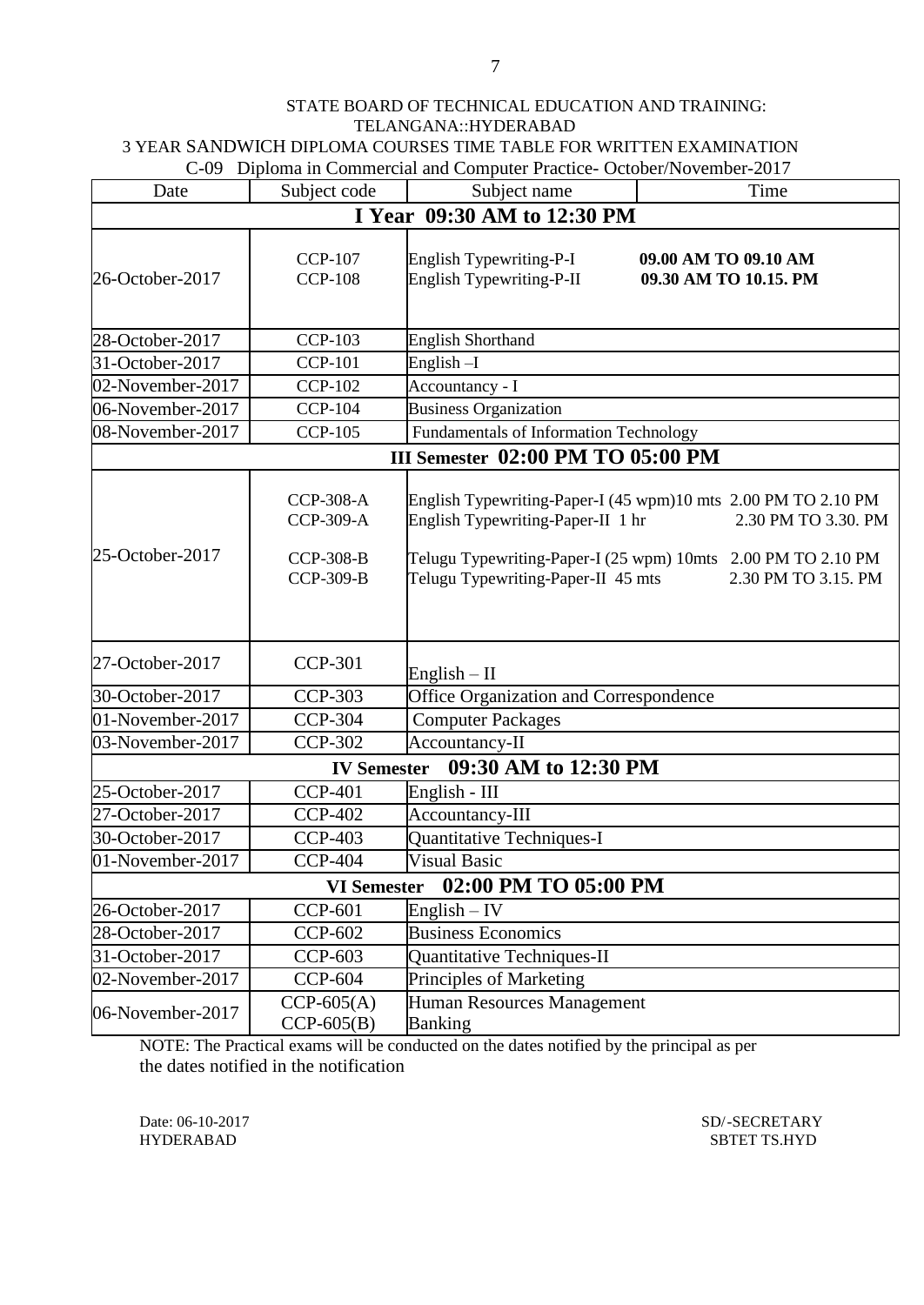C-09 Diploma in Chemical Engineering- October/November-2017

| Date             | Subject code                | Subject name                                                   | Time             |  |  |  |  |
|------------------|-----------------------------|----------------------------------------------------------------|------------------|--|--|--|--|
|                  | I Year 09:30 AM to 12:30 PM |                                                                |                  |  |  |  |  |
| 26-October-2017  |                             | CH-101 English-I                                               | $(Common A-101)$ |  |  |  |  |
| 28-October-2017  |                             | $CH-102$ Engineering Mathematics - I                           | $(Common A-102)$ |  |  |  |  |
| 31-October-2017  |                             | CH-103 Engineering Physics                                     | $(Common-A-103)$ |  |  |  |  |
| 02-November-2017 |                             | CH-104 Inorganic Chemistry                                     |                  |  |  |  |  |
| 06-November-2017 |                             | CH-105 General Mechanical Engineering.                         |                  |  |  |  |  |
| 08-November-2017 |                             | CH-107 Engineering Drawing                                     | $(Common A-107)$ |  |  |  |  |
| 10-November-2017 |                             | CH-106 Material Technology                                     |                  |  |  |  |  |
|                  |                             | III Semester 02:00 PM TO 05:00 PM                              |                  |  |  |  |  |
| 25-October-2017  |                             | CH-301 English-II                                              | $(Common A-301)$ |  |  |  |  |
| 27-October-2017  |                             | CH-302 Engineering Mathematics II                              | $(Common A-302)$ |  |  |  |  |
| 30-October-2017  |                             | CH-303 Basic Electrical Engineering                            |                  |  |  |  |  |
| 01-November-2017 |                             | CH-304 Fluid Mechanics                                         |                  |  |  |  |  |
| 03-November-2017 |                             | CH-305 Organic & Physical Chemistry                            |                  |  |  |  |  |
| 07-November-2017 |                             | CH-306 Chemical Process Calculations                           |                  |  |  |  |  |
| 09-November-2017 |                             | CH-307 Chemical Process Drawing                                |                  |  |  |  |  |
|                  |                             | <b>IV Semester</b> 09:30 AM to 12:30 PM                        |                  |  |  |  |  |
| 25-October-2017  |                             | $CH-401$ English - III                                         | $(Common A-401)$ |  |  |  |  |
| 27-October-2017  |                             | CH-402 Mechanical Unit Operations                              |                  |  |  |  |  |
| 30-October-2017  |                             | CH-403 Inorganic Chemical Technology                           |                  |  |  |  |  |
| 01-November-2017 |                             | CH-405 Heat Transfer                                           |                  |  |  |  |  |
| 03-November-2017 |                             | CH-404 Organic Chemical Technology                             |                  |  |  |  |  |
| 07-November-2017 |                             | CH-406 Mass Transfer                                           |                  |  |  |  |  |
|                  |                             | 02:00 PM TO 05:00 PM<br><b>VII Semester</b>                    |                  |  |  |  |  |
| 26-October-2017  | CH-702                      | Industrial Management & Entrepreneurship                       |                  |  |  |  |  |
|                  |                             |                                                                | (Common FW/MET)  |  |  |  |  |
| 28-October-2017  |                             | CH-701 English-IV<br>(Common FW/MET/TT)                        |                  |  |  |  |  |
| 31-October-2017  |                             | CH-703 Thermodynamics and Reaction Engineering                 |                  |  |  |  |  |
| 02-November-2017 |                             | CH-704 Instrumentation and Process control                     |                  |  |  |  |  |
| 06-November-2017 |                             | CH-705 Environmental Studies and Pollution control Engineering |                  |  |  |  |  |
| 08-November-2017 |                             | CH-706A Energy Technology                                      |                  |  |  |  |  |
| 10-November-2017 |                             | CH-707 Chemical Plant Design Drawing                           |                  |  |  |  |  |

NOTE: The Practical exams will be conducted on the dates notified by the principal as per the dates notified in the notification

Date: 06-10-2017 SD/-SECRETARY<br>HYDERABAD SBTET TS.HYD

SBTET TS.HYD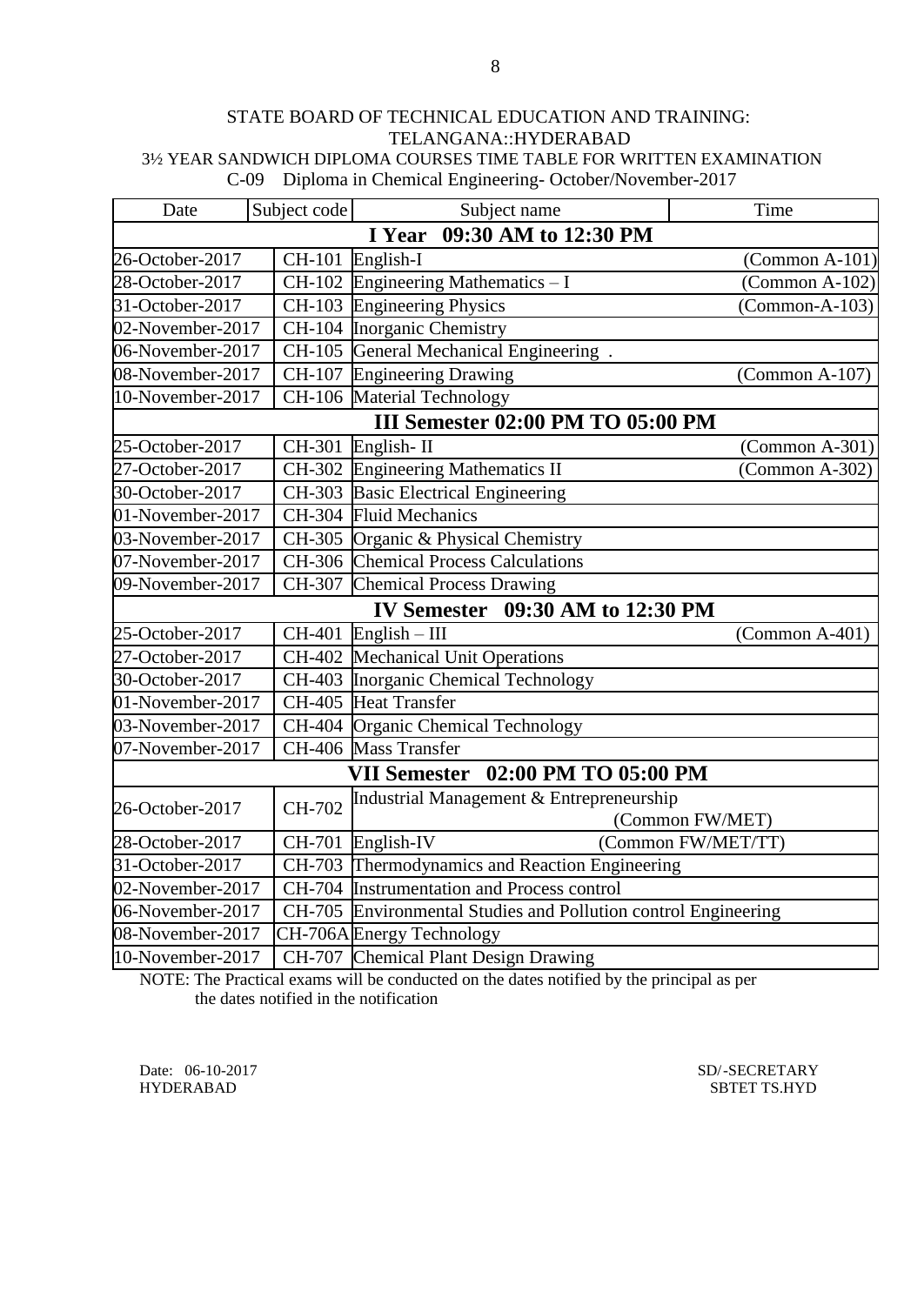## 3- YEAR SANDWICH DIPLOMA COURSES TIME TABLE FOR WRITTEN EXAMINATION

C-09 Diploma in Chemical Engineering (Sugar Technology) - October/November-2017

| Date                                      | Subject code       | Subject name                                                       | Time                    |  |
|-------------------------------------------|--------------------|--------------------------------------------------------------------|-------------------------|--|
| 09:30 AM to 12:30 PM<br>I Year            |                    |                                                                    |                         |  |
| 26-October-2017                           | CHST-101 English-I |                                                                    | $(Common A-101)$        |  |
| 28-October-2017                           |                    | CHST-102 Engineering Mathematics-1                                 | $(Common A-102)$        |  |
| 31-October-2017                           |                    | CHST-103 Engineering Physics                                       | $(Common A-103)$        |  |
| 02-November-2017                          |                    | CHST-104 Engineering Chemistry & Environmental Studies             | (Common A-104)          |  |
| 06-November-2017                          |                    | CHST-105 Sugar Production Technology                               |                         |  |
| 08-November-2017                          |                    | CHST-107 Engineering Drawing                                       | $\Gamma$ (Common A-107) |  |
|                                           |                    | III Semester 02:00 PM TO 05:00 PM                                  |                         |  |
| 25-October-2017                           | <b>CHST-301</b>    | $English - II$                                                     | (Common A-301)          |  |
| 27-October-2017                           | <b>CHST-302</b>    | Engineering Mathematics -II                                        | $(Common A-302)$        |  |
| 30-October-2017                           |                    | CHST-304 Electrical engineering & Basic Electronics                | (Common M-304)          |  |
| 01-November-2017                          |                    | CHST-306 Heat Transfer                                             |                         |  |
| 03-November-2017                          |                    | CHST-303 Chemistry-II                                              |                         |  |
| 07-November-2017                          |                    | CHST-305 Fluid Mechanics                                           |                         |  |
|                                           |                    | <b>IV Semester 09:30 AM to 12:30 PM</b>                            |                         |  |
| 25-October-2017                           |                    | $CHST-401$ English - III                                           | $(Common A-401)$        |  |
| 27-October-2017                           | <b>CHST-402</b>    | Mechanical Unit Operations                                         |                         |  |
| 30-October-2017                           |                    | CHST-403 Process Technology                                        |                         |  |
| 01-November-2017                          |                    | CHST-404 Sugar Cane Agriculture                                    |                         |  |
| 03-November-2017                          | $CHST-405$         | Sugar Technology Chemical Control                                  |                         |  |
| 07-November-2017                          |                    | CHST-406 General Mechanical Engineering                            |                         |  |
|                                           |                    | VI Semester 02:00 PM TO 05:00 PM                                   |                         |  |
| 26-October-2017                           |                    | CHST-601 English - IV                                              | $(Common A-601)$        |  |
| 28-October-2017                           |                    | CHST-602 Industrial Management and Entrepreneurship                | $(Common A-602)$        |  |
| 31-October-2017                           |                    | <b>CHST-603</b> Mass Transfer Operations                           |                         |  |
| 02-November-2017                          |                    | CHST-604 Sugar Equipment Design and Calculations                   |                         |  |
| 06-November-2017                          |                    | CHST-605 By Products And Pollution Control                         |                         |  |
| 08-November-2017 CHST-606CSugar Chemistry |                    |                                                                    |                         |  |
|                                           |                    | 10-November-2017 CHST-607 Sugar Equipment Drawing and plant layout |                         |  |

NOTE: The Practical exams will be conducted on the dates notified by the principal as per the dates notified in the notification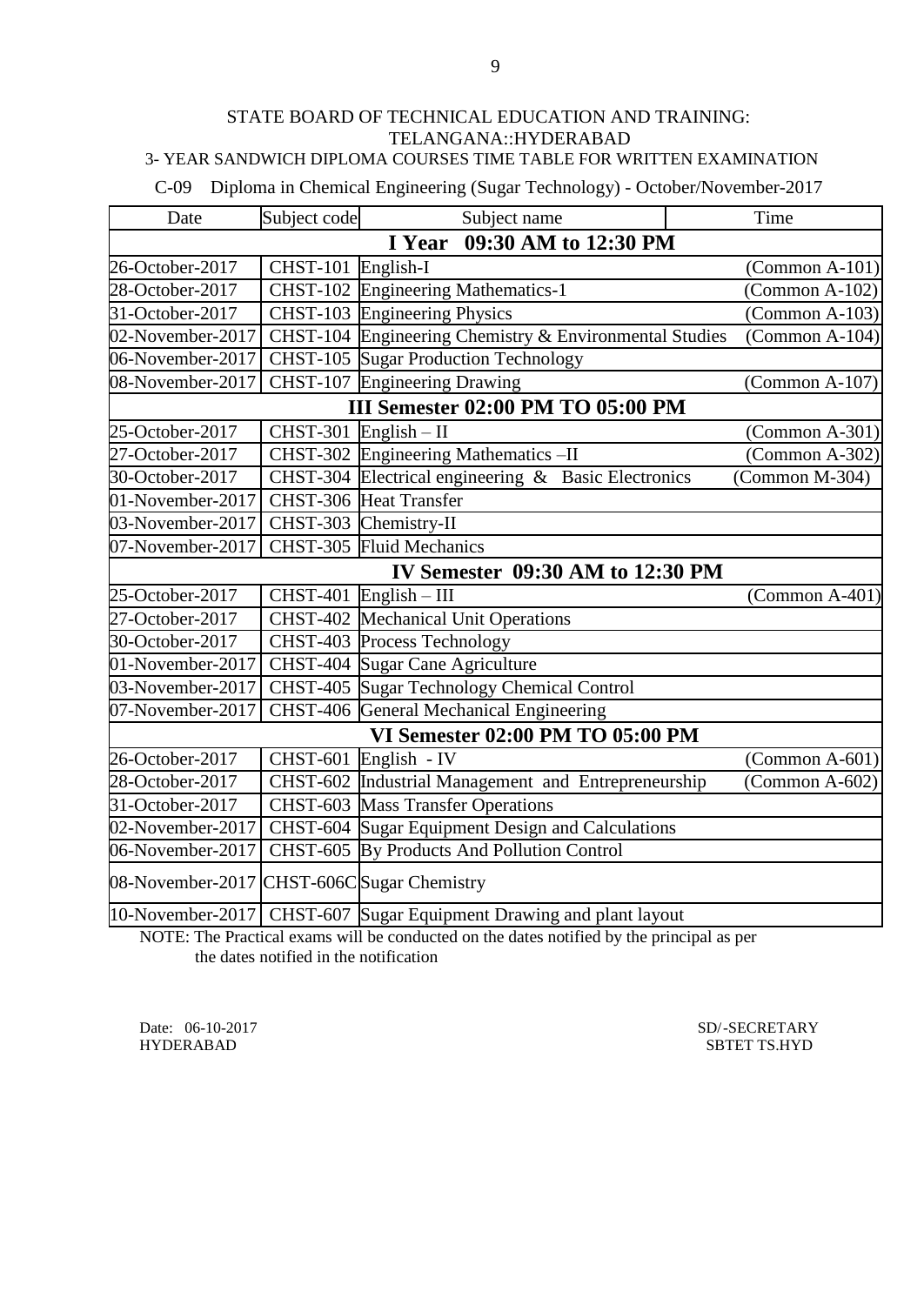C-09 - Diploma in Craft Technology **–** October/November-2017

| <b>Date</b>      | <b>Subject</b><br>code      | <b>Subject name</b>                                        | <b>Time</b>       |  |  |  |
|------------------|-----------------------------|------------------------------------------------------------|-------------------|--|--|--|
|                  | I Year 09:30 AM to 12:30 PM |                                                            |                   |  |  |  |
| 26-October-2017  | CT-101                      | English-I                                                  | $(Common A-101)$  |  |  |  |
| 28-October-2017  | CT-102                      | Garment Making.                                            |                   |  |  |  |
| 31-October-2017  | CT-103                      | Health and Beauty Care.                                    |                   |  |  |  |
| 02-November-2017 | CT-104                      | Drawing and Painting.                                      |                   |  |  |  |
|                  |                             | 02:00 PM TO 05:00 PM<br><b>III Semester</b>                |                   |  |  |  |
| 25-October-2017  | CT-301                      | $English - II$                                             | $(Common A-301)$  |  |  |  |
| 27-October-2017  | CT-302                      | <b>Textile Science</b>                                     |                   |  |  |  |
| 30-October-2017  | CT-304                      | Textile Dyeing and Printing                                | (Common HS-304)   |  |  |  |
| 01-November-2017 | CT-303                      | Table Setting and Flower Craft.                            |                   |  |  |  |
|                  |                             | IV Semester 09:30 AM to 12:30 PM                           |                   |  |  |  |
| 25-October-2017  | CT-401                      | $English - III$                                            | $(Common A-401)$  |  |  |  |
| 27-October-2017  | CT-402                      | <b>Computer Studies</b>                                    | (Common HS-402)   |  |  |  |
| 30-October-2017  | CT-403                      | <b>Food Preservation</b>                                   |                   |  |  |  |
| 01-November-2017 | CT-404                      | Study of Fashion Industry- I                               |                   |  |  |  |
|                  |                             | V Semester 02:00 PM TO 05:00 PM                            |                   |  |  |  |
| 07-November-2017 | CT-501                      | Philosophy and Educational Administration. (Common HS-501) |                   |  |  |  |
| 08-November-2017 | CT-502                      | Teaching Methodology Crafts.                               |                   |  |  |  |
| 09-November-2017 | CT-503                      | Study of Fashion Industry - II.                            |                   |  |  |  |
|                  |                             | VI Semester 02:00 PM TO 05:00 PM                           |                   |  |  |  |
| 26-October-2017  | CT-601                      | English - IV                                               | $(Common A-601)$  |  |  |  |
| 28-October-2017  | CT-603                      | Business Management and Entrepreneurship (Common HS-603)   |                   |  |  |  |
| 31-October-2017  | CT-604                      | Teaching Methodology English                               | (Common HS-604)   |  |  |  |
| 02-November-2017 | CT-602                      | <b>Educational Psychology</b>                              | $(Common HS-602)$ |  |  |  |

NOTE: The Practical exams will be conducted on the dates notified by the principal as per the dates notified in the notification

Date: 06-10-2017 SD/-SECRETARY<br>HYDERABAD SBTET TS.HYD SBTET TS.HYD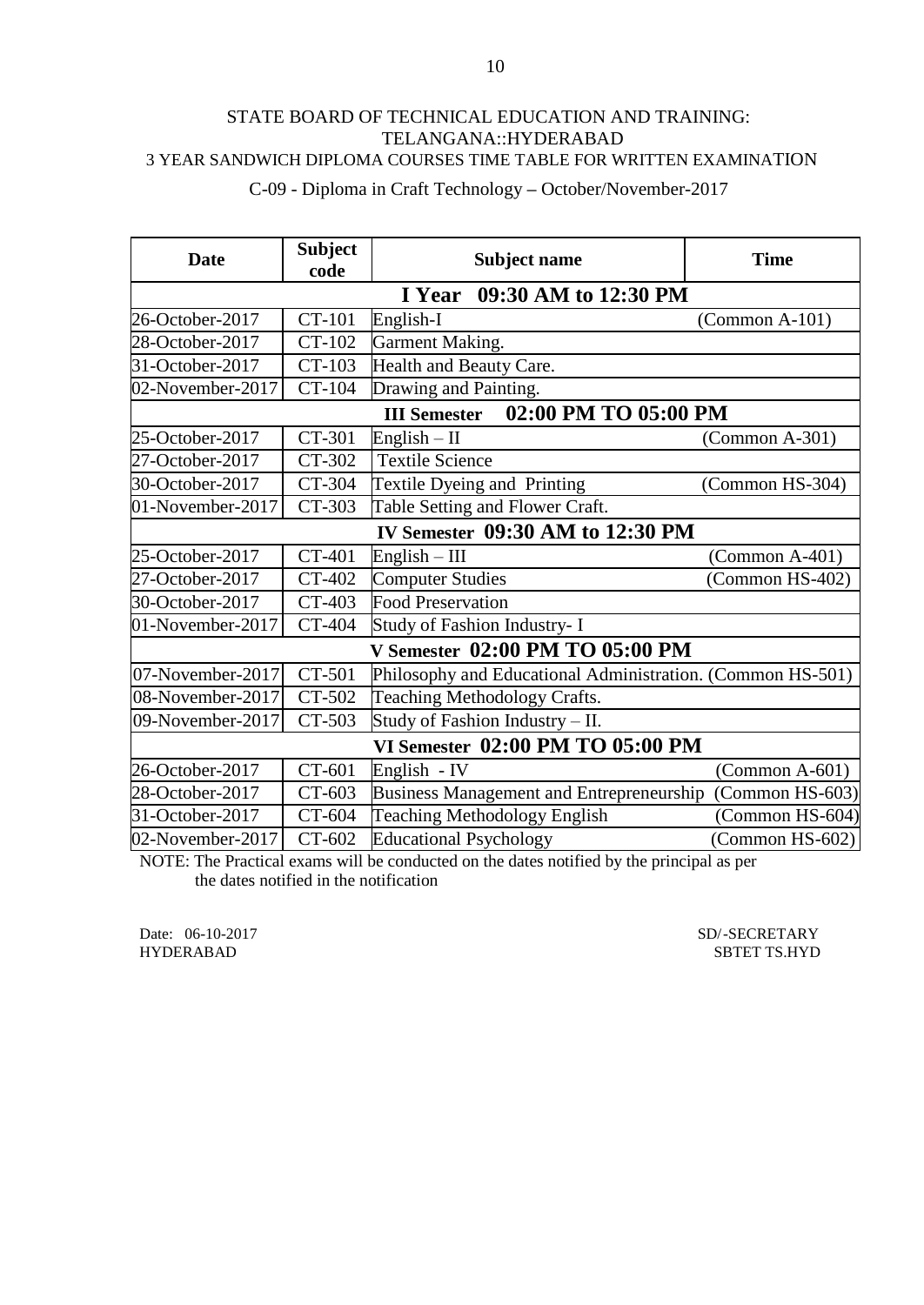# 3 YEAR SANDWICH DIPLOMA COURSES TIME TABLE FOR WRITTEN EXAMINATION

## C-09 Diploma in Home Science- October/November-2017

| <b>Date</b>                      | <b>Subject</b><br>code | <b>Subject name</b>                                                 | <b>Time</b>      |  |
|----------------------------------|------------------------|---------------------------------------------------------------------|------------------|--|
|                                  |                        | I Year 09:30 AM to 12:30 PM                                         |                  |  |
| 26-October-2017                  | HS-101 English-I       |                                                                     | (Common A-101)   |  |
| 28-October-2017                  |                        | HS-102 Food Science                                                 |                  |  |
| 31-October-2017                  | HS-103 Nutrition       |                                                                     |                  |  |
| 02-November-2017                 |                        | HS-104 Textile Science                                              |                  |  |
|                                  |                        | III Semester 02:00 PM TO 05:00 PM                                   |                  |  |
| 25-October-2017                  |                        | $HS-301$ English - II                                               | (Common A-301)   |  |
| 27-October-2017                  |                        | HS-302   Balanced Diets                                             |                  |  |
| 30-October-2017                  |                        | HS-304 Textile Dyeing and Printing                                  | (Common CT-304)  |  |
| 01-November-2017                 |                        | HS-303 Child Development                                            |                  |  |
|                                  |                        | IV Semester 09:30 AM to 12:30 PM                                    |                  |  |
| 25-October-2017                  |                        | $HS -401$ English - III                                             | $(Common A-401)$ |  |
| 27-October-2017                  |                        | HS-402 Computer Studies                                             | (Common CT-402)  |  |
| 30-October-2017                  |                        | HS-403 Therapeutic Nutrition                                        |                  |  |
| 01-November-2017                 |                        | HS-404 Interior Decoration                                          |                  |  |
|                                  |                        | V Semester 02:00 PM TO 05:00 PM                                     |                  |  |
|                                  |                        | 07-November-2017   HS-501 Philosophy and Educational Administration | (Common CT-501)  |  |
| 08-November-2017                 |                        | HS-502 House Keeping and Reception.                                 |                  |  |
| 09-November-2017                 |                        | HS-503 Crèche and Pre-School Education.                             |                  |  |
| VI Semester 02:00 PM TO 05:00 PM |                        |                                                                     |                  |  |
| 26-October-2017                  |                        | HS-601 English - IV                                                 | $(Common A-601)$ |  |
| 28-October-2017                  |                        | HS-603 Business Management and Entrepreneurship                     | (Common CT-603)  |  |
| 31-October-2017                  |                        | HS-604 Teaching Methodology English                                 | (Common CT-604)  |  |
| 02-November-2017                 |                        | HS-602 Educational Psychology                                       | (Common CT-602)  |  |
| 06-November-2017                 |                        | HS-605 Teaching Methodology Science                                 |                  |  |

NOTE: The Practical exams will be conducted on the dates notified by the principal as per the dates notified in the notification

Date: 06-10-2017<br>
HYDERABAD SBTET TS.HYD

SBTET TS.HYD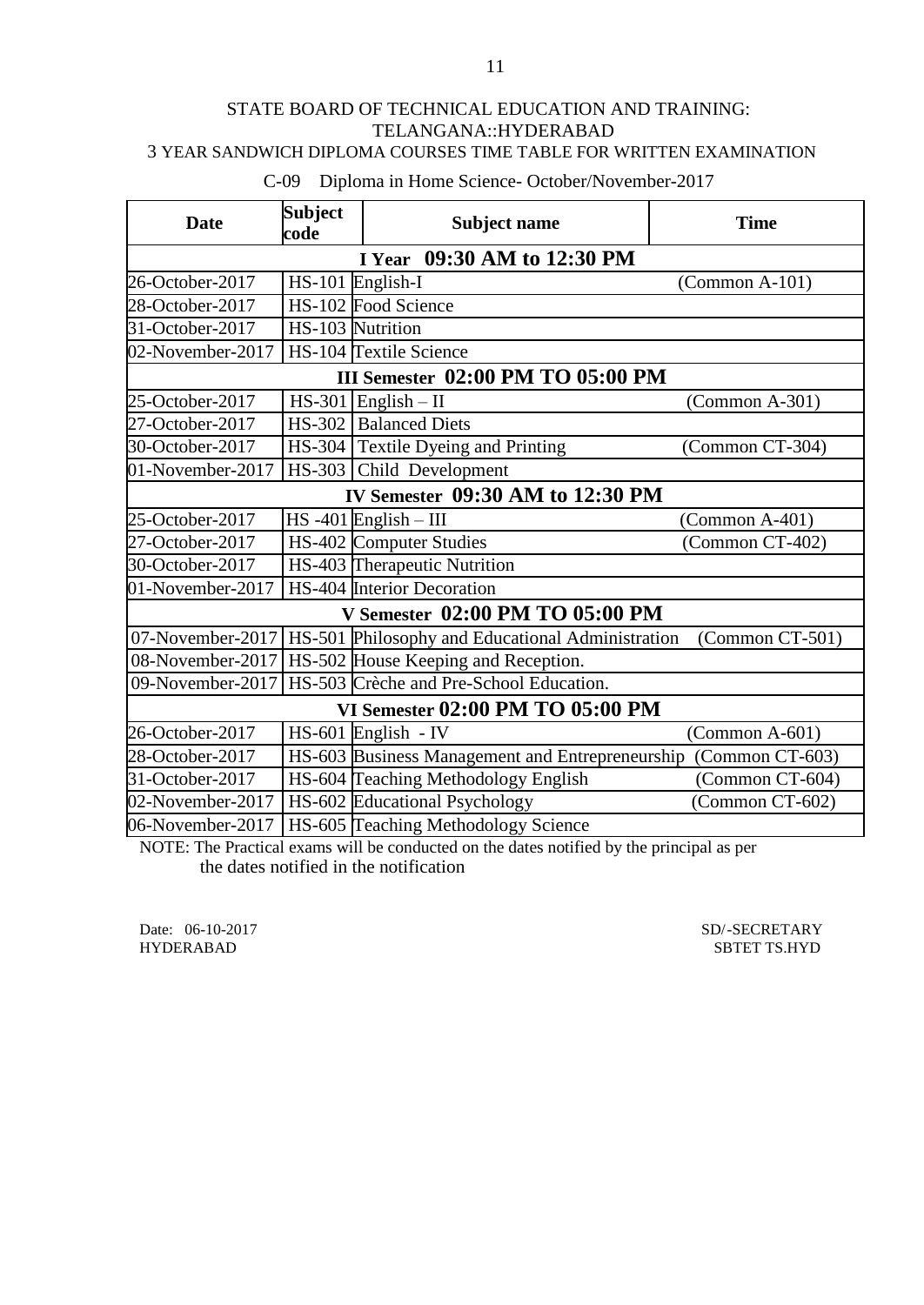3 YEAR SANDWICH DIPLOMA COURSES TIME TABLE FOR WRITTEN EXAMINATION

C-09 Diploma in Garment Technology - October/November-2017

| <b>Date</b>      | <b>Subject</b><br>code      | <b>Subject name</b>                                                                   | <b>Time</b>      |  |  |  |  |
|------------------|-----------------------------|---------------------------------------------------------------------------------------|------------------|--|--|--|--|
|                  | I Year 09:30 AM to 12:30 PM |                                                                                       |                  |  |  |  |  |
| 26-October-2017  | GT-101                      | English-I                                                                             | $(Common A-101)$ |  |  |  |  |
| 28-October-2017  | GT-102                      | <b>Applied Textile Chemistry</b>                                                      |                  |  |  |  |  |
| 31-October-2017  | GT-103                      | <b>Textile Science</b>                                                                |                  |  |  |  |  |
| 02-November-2017 | GT-104                      | Principles of Garment Construction                                                    |                  |  |  |  |  |
| 06-November-2017 | GT-105                      | Introduction to Apparel Industry & Care of Clothing                                   |                  |  |  |  |  |
|                  |                             | III Semester 02:00 PM TO 05:00 PM                                                     |                  |  |  |  |  |
| 25-October-2017  | GT-301                      | English-II                                                                            | $(Common-A-301)$ |  |  |  |  |
| 27-October-2017  | GT-302                      | Principles of fashion                                                                 |                  |  |  |  |  |
| 30-October-2017  | GT-304                      | <b>Study of Apparel Industry</b>                                                      |                  |  |  |  |  |
| 01-November-2017 | GT-305                      | Principles of product development                                                     |                  |  |  |  |  |
| 03-November-2017 | GT-303                      | Technology of Textile Dyeing and Printing                                             |                  |  |  |  |  |
|                  |                             | IV Semester 09:30 AM to 12:30 PM                                                      |                  |  |  |  |  |
| 25-October-2017  | GT-401                      | $English - III$<br>$(Common A-401)$                                                   |                  |  |  |  |  |
| 27-October-2017  | GT-402                      | <b>Fashion Designing</b>                                                              |                  |  |  |  |  |
| 30-October-2017  | GT-403                      | Management Entrepreneurship And Environmental studies                                 |                  |  |  |  |  |
| 01-November-2017 | GT-404                      | <b>Study of Apparel Industry</b>                                                      |                  |  |  |  |  |
|                  |                             | VI Semester 02:00 PM TO 05:00 PM                                                      |                  |  |  |  |  |
| 26-October-2017  | GT-601                      | English - IV                                                                          | $(Common A-601)$ |  |  |  |  |
| 28-October-2017  | GT-602                      | <b>Fashion Designing</b>                                                              |                  |  |  |  |  |
| 31-October-2017  | GT-603                      | Technology of Textile Dyeing and Printing                                             |                  |  |  |  |  |
| 02-November-2017 | GT-604                      | <b>Study of Apparel Industry</b>                                                      |                  |  |  |  |  |
| 06-November-2017 |                             | GT-605A Traditional Indian Textiles and Costumes<br>GT-605B Advanced textile printing |                  |  |  |  |  |

NOTE: The Practical exams will be conducted on the dates notified by the principal as per the dates notified in the notification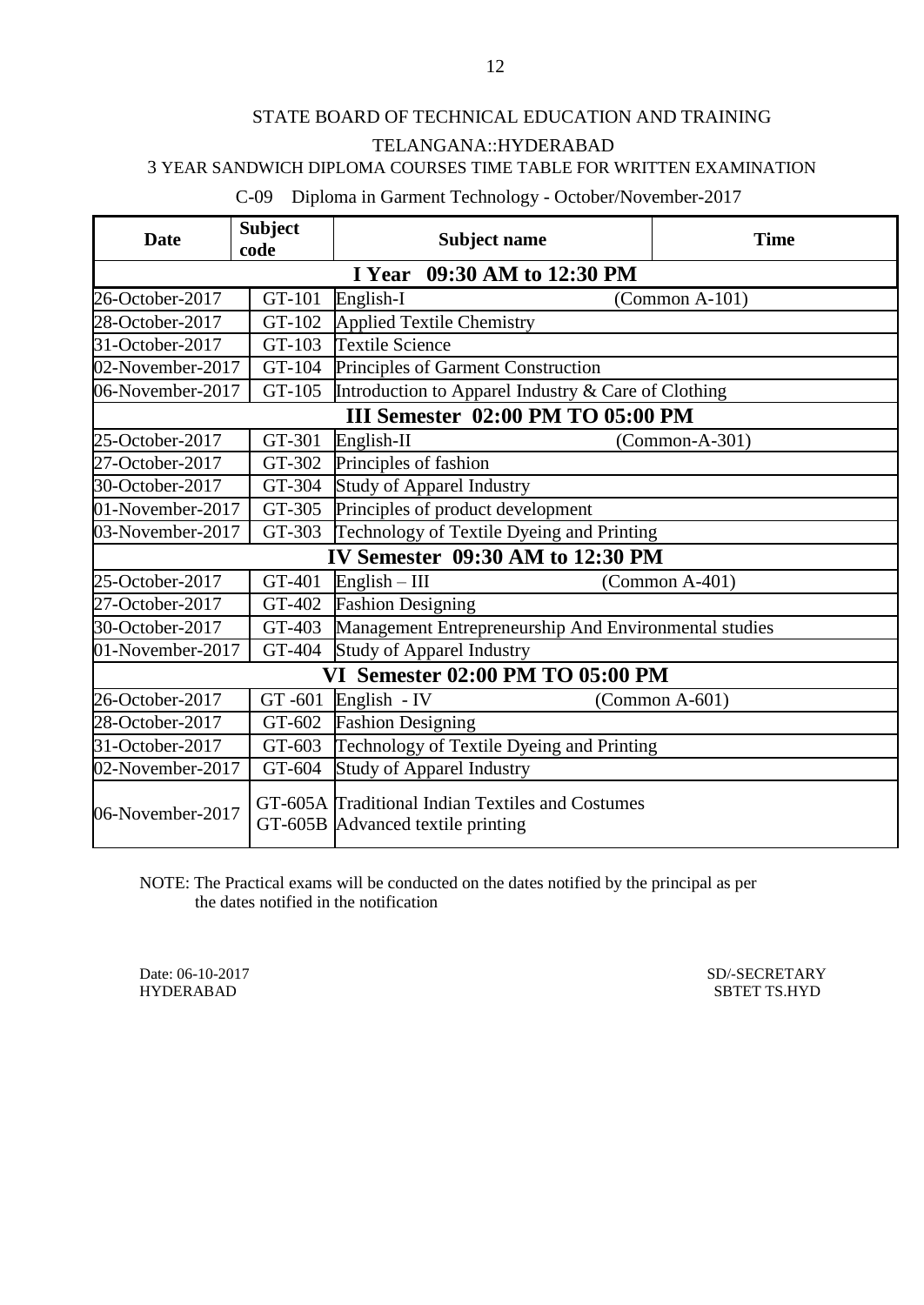C-09 Diploma in Electrical & Electronics Engineering - October/November-2017

| Date                           | Subject code  | Subject name                                              | Time                |  |  |  |
|--------------------------------|---------------|-----------------------------------------------------------|---------------------|--|--|--|
| 09:30 AM to 12:30 PM<br>I Year |               |                                                           |                     |  |  |  |
| 26-October-2017                | EE-101        | English-I                                                 | $(Common A-101)$    |  |  |  |
| 28-October-2017                | EE-102        | <b>Engineering Mathematics-I</b>                          | $(Common A-102)$    |  |  |  |
| 31-October-2017                | EE-103        | <b>Engineering Physics</b>                                | (Common A-103)      |  |  |  |
| 02-November-2017               | EE-104        | Engineering Chemistry & Environmental Studies             | (Common A-104)      |  |  |  |
| 06-November-2017               | EE-105        | <b>Basic Electrical Engineering</b>                       |                     |  |  |  |
| 08-November-2017               | EE-107        | <b>Engineering Drawing</b>                                | (Common A-107)      |  |  |  |
|                                |               | III Semester 02:00 PM TO 05:00 PM                         |                     |  |  |  |
| 25-October-2017                | EE-301        | English - II                                              | $(Common A-301)$    |  |  |  |
| 27-October-2017                | EE-302        | Engineering Mathematics-II                                | (Common A-302)      |  |  |  |
| 30-October-2017                | EE-303        | <b>Electrical Circuits</b>                                |                     |  |  |  |
| 01-November-2017               | EE-304        | D.C. Machines & Batteries                                 |                     |  |  |  |
| 03-November-2017               | EE-305        | Electrical & Electronic Measuring Instruments             |                     |  |  |  |
| 07-November-2017               | EE-306        | <b>Electronics Engg</b>                                   |                     |  |  |  |
|                                |               | IV Semester 09:30 AM to 12:30 PM                          |                     |  |  |  |
| 25-October-2017                | EE-401        | English $-III$                                            | $(Common A-401)$    |  |  |  |
| 27-October-2017                | EE-402        | A.C. Machines - I                                         |                     |  |  |  |
| 30-October-2017                | EE-403        | Power Systems - I                                         |                     |  |  |  |
| 01-November-2017               | EE-404        | Electrical Installation & Estimation                      |                     |  |  |  |
| 03-November-2017               | EE-405        | Digital Electronics and Micro Controllers                 |                     |  |  |  |
| 07-November-2017               | EE-406        | <b>General Mechanical Engg</b>                            |                     |  |  |  |
| 09-November-2017               | <b>EE-408</b> | <b>Electrical Engineering Drawing</b>                     |                     |  |  |  |
|                                |               | VI Semester 02:00 PM TO 05:00 PM                          |                     |  |  |  |
| 26-October-2017                | EE-601        | $English - IV$                                            | (Common A-601)      |  |  |  |
| 28-October-2017                | EE-603        | A.C. Machines-II                                          |                     |  |  |  |
| 31-October-2017                | EE-602        | Industrial Management and Entrepreneurship                |                     |  |  |  |
|                                |               |                                                           | (Common AEI/EC-602) |  |  |  |
| 02-November-2017               | EE-604        | <b>Power Electronics</b>                                  |                     |  |  |  |
|                                |               | EE-605(A) Electrical Utilization and Automation           |                     |  |  |  |
| 06-November-2017               |               | EE-605(B) Electric Traction & PLC                         |                     |  |  |  |
|                                |               | EE-605(C) Electric Traction and Renewable Energy Sources. |                     |  |  |  |
| 08-November-2017               | EE-606        | Power System-II                                           |                     |  |  |  |

NOTE: The Practical exams will be conducted on the dates notified by the principal as per the dates notified in the notification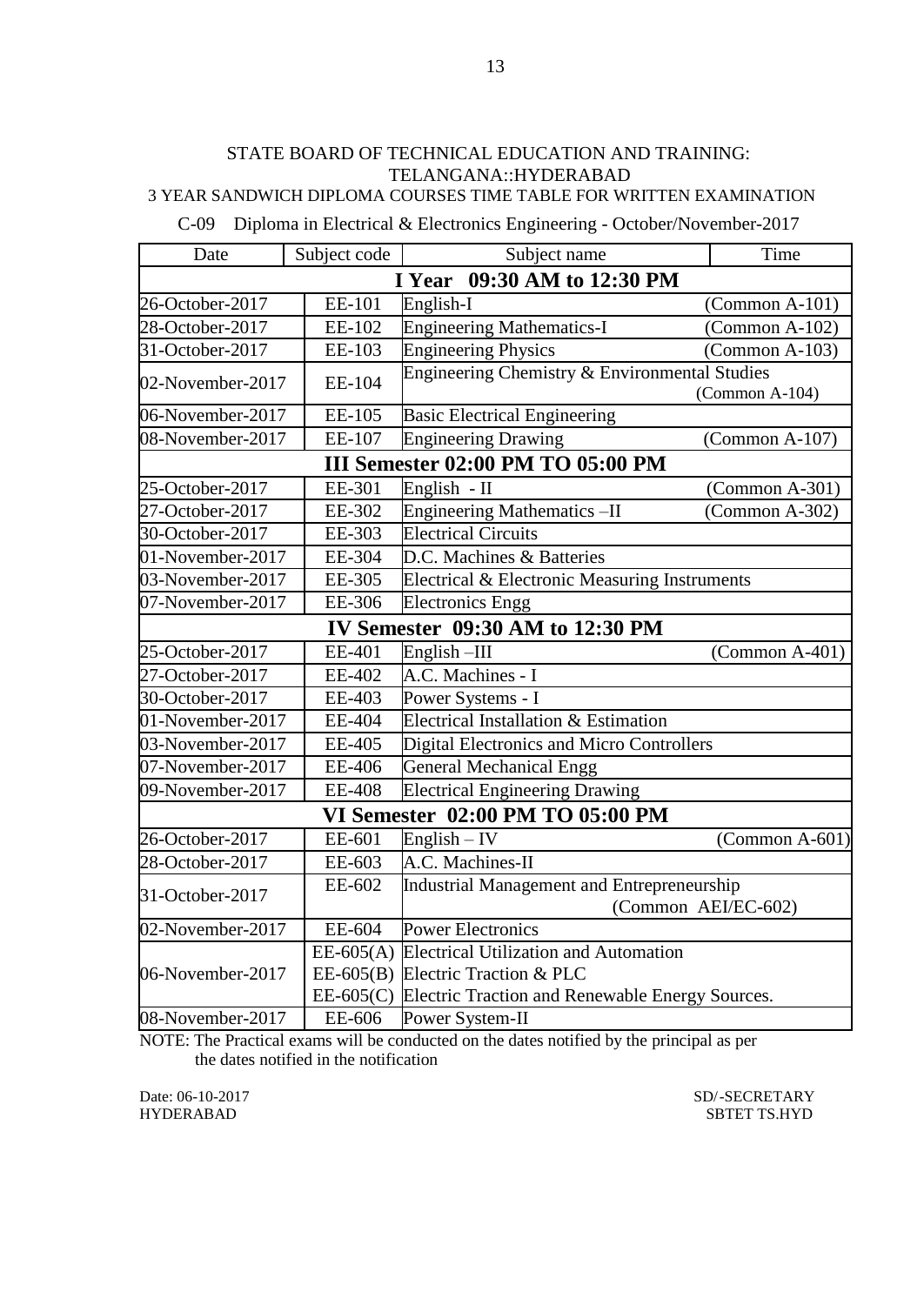|  |  |  |  | C-09 Diploma in Mechanical Engineering - October/November-2017 |  |
|--|--|--|--|----------------------------------------------------------------|--|
|--|--|--|--|----------------------------------------------------------------|--|

| Date                           | Subject code | Subject name                                                 | Time                    |  |
|--------------------------------|--------------|--------------------------------------------------------------|-------------------------|--|
| 09:30 AM to 12:30 PM<br>I Year |              |                                                              |                         |  |
| 26-October-2017                | $M-101$      | English-I                                                    | $(Common A-101)$        |  |
| 28-October-2017                | M-102        | <b>Engineering Mathematics-I</b>                             | $(Common A-102)$        |  |
| 31-October-2017                | M-103        | <b>Engineering Physics</b>                                   | $(Common A-103)$        |  |
| 02-November-2017               | M-104        | Engineering Chemistry & Environmental Studies (Common A-104) |                         |  |
| 06-November-2017               | M-105        | <b>Workshop Technology</b>                                   |                         |  |
| 08-November-2017               | M-107        | <b>Engineering Drawing</b>                                   | (Common A-107)          |  |
|                                |              | <b>III Semester 02:00 PM TO 05:00 PM</b>                     |                         |  |
| 25-October-2017                | M-301        | English-II                                                   | (Common A-301)          |  |
| 27-October-2017                | M-302        | <b>Engineering Mathematics-II</b>                            | (Common A-302)          |  |
| 30-October-2017                | M-304        | Electrical Engg & Basic Electronics                          | (Common CHST-304)       |  |
| 01-November-2017               | M-303        | <b>Engineering Mechanics</b>                                 |                         |  |
| 03-November-2017               | M-305        | Thermal Engineering-I                                        |                         |  |
| 07-November-2017               | M-306        | Manufacturing Technology -I                                  |                         |  |
| 09-November-2017               | M-307        | <b>Machine Drawing</b><br>(Common MET-307)                   |                         |  |
|                                |              | IV Semester 09:30 AM to 12:30 PM                             |                         |  |
| 25-October-2017                | M-401        | $English-III$                                                | (Common $A-401$ )       |  |
| 27-October-2017                | M-402        | Manufacturing Technology-II                                  |                         |  |
| 30-October-2017                | M-407        | <b>Production Drawing</b>                                    |                         |  |
| 01-November-2017               | M-403        | <b>Strength of Materials</b>                                 |                         |  |
| 03-November-2017               | M-404        | <b>Engineering Materials</b>                                 |                         |  |
| 07-November-2017               | M-406        | Hydraulics & Fluid Power systems                             |                         |  |
| 09-November-2017               | M-405        | Thermal Engineering-II                                       |                         |  |
|                                |              | <b>VI Semester 02:00 PM TO 05:00 PM</b>                      |                         |  |
| 26-October-2017                | M-601        | English-IV                                                   | $\Gamma$ (Common A-601) |  |
| 28-October-2017                | M-602        | Industrial Management and Entrepreneurship                   | (Common $A -602$ )      |  |
| 31-October-2017                | M-603        | Industrial Engineering & Estimating and costing              |                         |  |
| 02-November-2017               | M-604        | CAD/CAM                                                      |                         |  |
| 06-November-2017               | M-605        | Design of Machine Elements                                   |                         |  |
|                                |              | M-606(A) Refrigeration & Air Conditioning                    |                         |  |
| 08-November-2017               |              | M-606(B) Automobile Engineering                              |                         |  |
|                                |              | M-606(C) Energy sources & Power plant Engineering            |                         |  |

NOTE: The Practical exams will be conducted on the dates notified by the principal as per the dates notified in the notification

Date: 06-10-2017 SD/-SECRETARY<br>HYDERABAD SBTET TS.HYD SBTET TS.HYD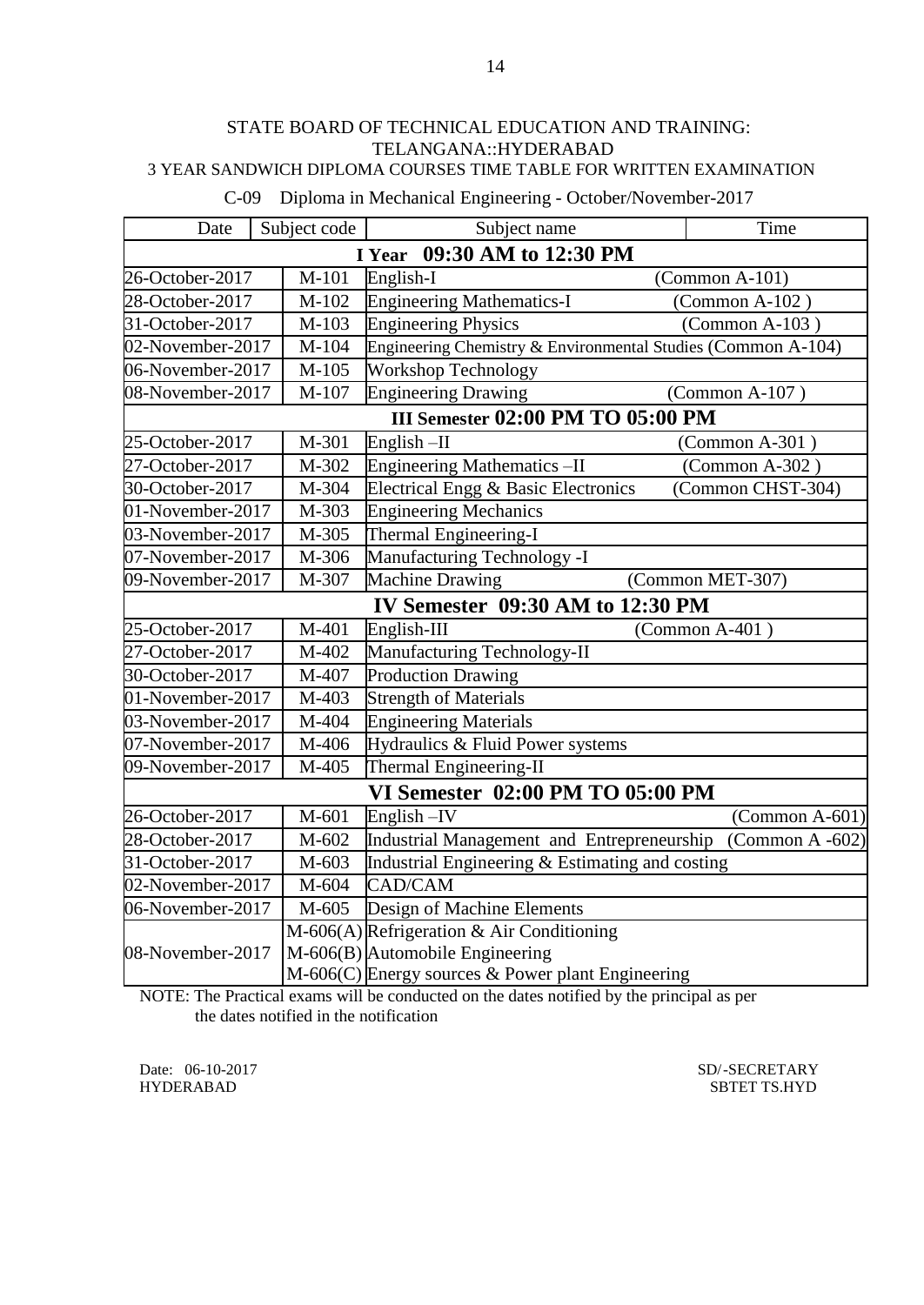## 3½ YEAR SANDWICH DIPLOMA COURSES TIME TABLE FOR WRITTEN EXAMINATION

C-09 Diploma in Footwear Technology – October/November-2017

| <b>Date</b>      | <b>Subject</b>             | <b>Subject name</b>                                    | <b>Time</b>                               |  |  |
|------------------|----------------------------|--------------------------------------------------------|-------------------------------------------|--|--|
|                  | code                       |                                                        |                                           |  |  |
|                  |                            | 09:30 AM to 12:30 PM<br>I Year                         |                                           |  |  |
| 26-October-2017  | FW-101                     | English-I                                              | $(Common A-101)$                          |  |  |
| 28-October-2017  | FW-102                     | <b>Engineering Mathematics-I</b>                       | $(Common A-102)$                          |  |  |
| 31-October-2017  | FW-103                     | <b>Engineering Physics</b>                             | $(Common A-103)$                          |  |  |
| 02-November-2017 | FW-104                     | Engineering Chemistry & Environmental Studies          | $(Common A-104)$                          |  |  |
| 06-November-2017 | <b>FW-105</b>              | Introductory Leather Products Technology.              |                                           |  |  |
| 08-November-2017 | FW-107                     | <b>Engineering Drawing</b>                             | (Common A-107)                            |  |  |
| 10-November-2017 | FW-106                     | <b>Basic Engineering</b>                               |                                           |  |  |
|                  |                            | <b>IV Semester</b> 09:30 AM to 12:30 PM                |                                           |  |  |
| 25-October-2017  | FW-401                     | English-II                                             |                                           |  |  |
| 27-October-2017  | FW-402                     | <b>Engineering Mathematics -II</b>                     |                                           |  |  |
| 30-October-2017  | FW-403                     |                                                        | Leather Products Fabrication Technology-I |  |  |
| 01-November-2017 | FW-404                     | <b>Footwear Materials</b>                              |                                           |  |  |
| 03-November-2017 | FW-405                     | <b>Elementary Leather Technology</b>                   |                                           |  |  |
| 07-November-2017 | FW-406                     | Footwear Fabrication Technology-I                      |                                           |  |  |
|                  |                            | V Semester 02:00 PM TO 05:00 PM                        |                                           |  |  |
| 25-October-2017  | FW-501                     | English-III                                            |                                           |  |  |
| 27-October-2017  | FW-502                     | Leather Products Fabrication Technology-II             |                                           |  |  |
| 30-October-2017  | $\overline{\text{FW-}}503$ | Testing and Quality Control.                           |                                           |  |  |
| 01-November-2017 | FW-504                     | Computer Application in Leather products.              |                                           |  |  |
| 03-November-2017 | FW-505                     | Sports & Specialty Footwear.                           |                                           |  |  |
| 07-November-2017 | FW-506                     | Footwear Fabrication Technology-II                     |                                           |  |  |
|                  |                            | VII Semester 02:00 PM TO 05:00 PM                      |                                           |  |  |
|                  |                            | Industrial Management & Entrepreneurship               |                                           |  |  |
| 26-October-2017  | <b>FW-702</b>              |                                                        | (Common MET/CH-702)                       |  |  |
| 28-October-2017  | FW-701                     | English-IV (Common CH/MET/TT-701)                      |                                           |  |  |
| 31-October-2017  | FW-703                     | Estimating Costing Industrial Promotion and Marketing. |                                           |  |  |
| 02-November-2017 | FW-704                     | Machinery Maintenance Engineering.                     |                                           |  |  |
| 06-November-2017 | <b>FW-705</b>              | Footwear Fabrication Technology-III                    |                                           |  |  |
| 08-November-2017 |                            | FW-706A Modern Footwear Designing.                     |                                           |  |  |

NOTE: The Practical exams will be conducted on the dates notified by the principal as per the dates notified in the notification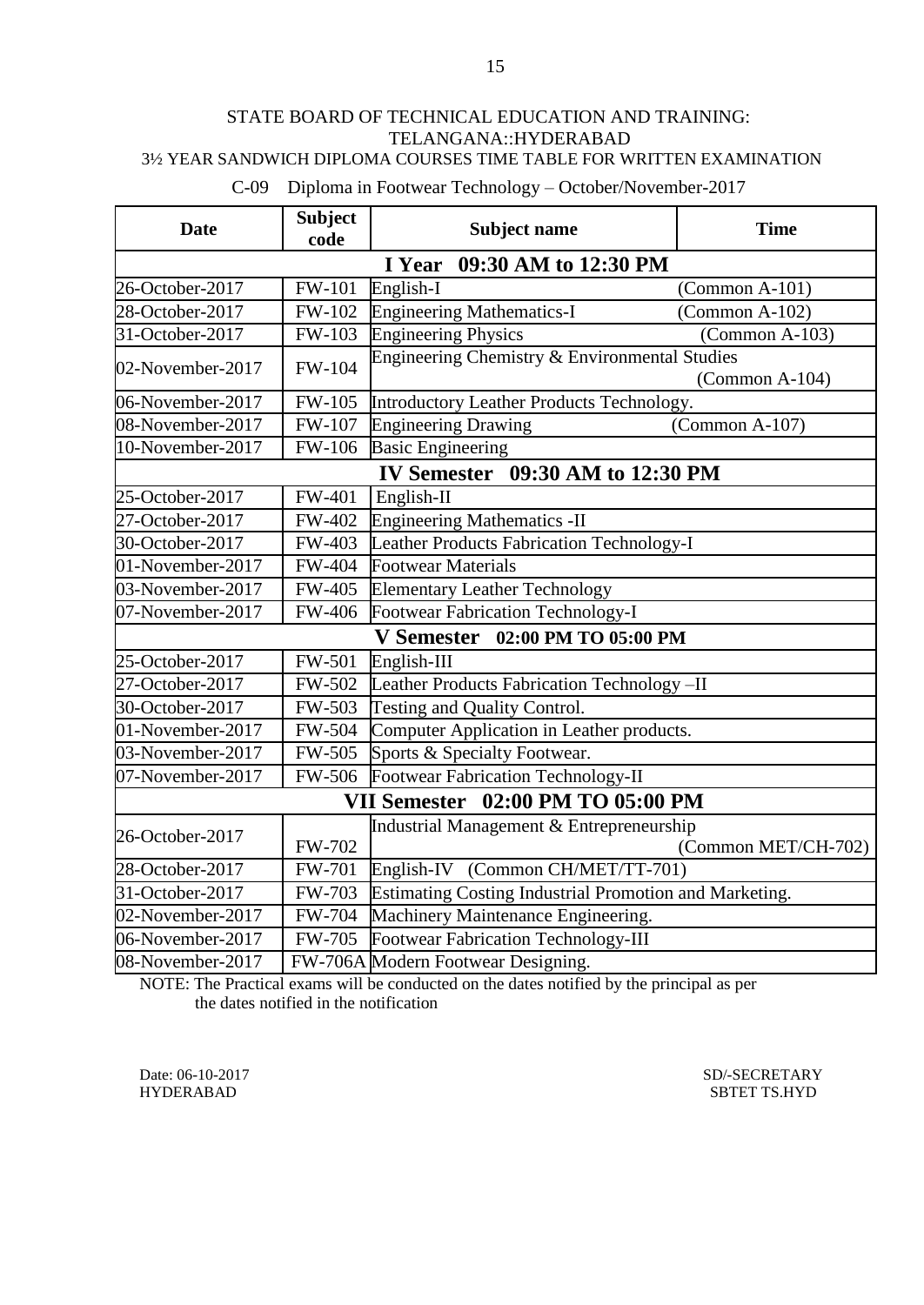3 YEAR SANDWICH DIPLOMA COURSES TIME TABLE FOR WRITTEN EXAMINATION

C-09 Diploma in Hotel Management and Catering Technology- October/November-2017

| Date                             | Subject<br>code                       | Subject name                                           | Time |  |  |
|----------------------------------|---------------------------------------|--------------------------------------------------------|------|--|--|
| I Year 09:30 AM to 12:30 PM      |                                       |                                                        |      |  |  |
| 26-October-2017                  |                                       | HMCT-101 Food Production-I                             |      |  |  |
| 28-October-2017                  |                                       | HMCT-102 Food & Beverage Service-I                     |      |  |  |
| 31-October-2017                  |                                       | <b>HMCT-103</b> Front Office Operations                |      |  |  |
| 02-November-2017                 |                                       | HMCT-104 Accommodation Operation-I                     |      |  |  |
| 06-November-2017                 |                                       | HMCT-105 Nutrition & Hygiene and Sanitation            |      |  |  |
| 08-November-2017                 |                                       | HMCT-106 Communication                                 |      |  |  |
|                                  |                                       | III Semester 02:00 PM TO 05:00 PM                      |      |  |  |
| 25-October-2017                  |                                       | HMCT-301 Food Production - II (Bakery & Confectionary) |      |  |  |
| 27-October-2017                  | HMCT-302 Food & Beverage Management   |                                                        |      |  |  |
| 30-October-2017                  | HMCT-304 Hotel Engineering            |                                                        |      |  |  |
| 01-November-2017                 | HMCT-305 Hotel Accounts               |                                                        |      |  |  |
| 03-November-2017                 | HMCT-303 Front Office Management      |                                                        |      |  |  |
|                                  |                                       | IV Semester 09:30 AM to 12:30 PM                       |      |  |  |
| 25-October-2017                  |                                       | HMCT-401 Food Production-III (Cookery)                 |      |  |  |
| 27-October-2017                  | HMCT-402 Food & Beverage Service - II |                                                        |      |  |  |
| 30-October-2017                  |                                       | HMCT-403 Human Resource Management                     |      |  |  |
| 01-November-2017                 | HMCT-404 Financial Management         |                                                        |      |  |  |
| 03-November-2017                 |                                       | HMCT-405 Computer Applications                         |      |  |  |
| VI Semester 02:00 PM TO 05:00 PM |                                       |                                                        |      |  |  |
| 26-October-2017                  |                                       | HMCT-601 Food Production - IV                          |      |  |  |
| 28-October-2017                  |                                       | HMCT-602 Food & Beverage Service - III                 |      |  |  |
| 31-October-2017                  |                                       | HMCT-603 Tourism & Travel Management                   |      |  |  |
| 02-November-2017                 | HMCT-604 Sales & Marketing            |                                                        |      |  |  |
| 06-November-2017                 | HMCT-605 Hotel Law                    |                                                        |      |  |  |

NOTE: The Practical exams will be conducted on the dates notified by the principal as per the dates notified in the notification

Date: 06-10-2017 SD/-SECRETARY SD/-SECRETARY HYDERABAD SBTET TS.HYD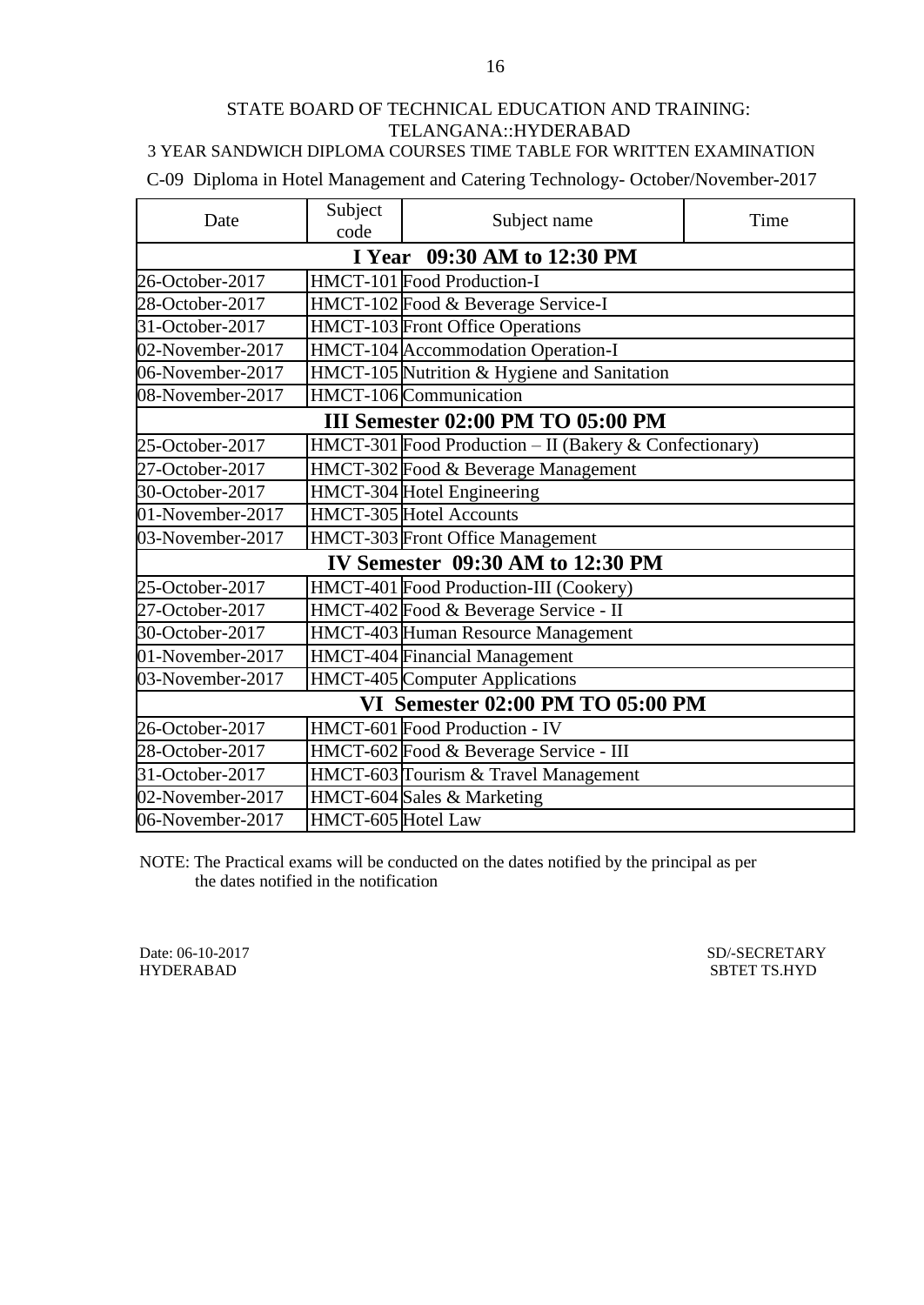## C-09 Diploma in Information Technology - October/November-2017

| Date             | Subject code                   | Subject name                                  | Time              |  |  |  |
|------------------|--------------------------------|-----------------------------------------------|-------------------|--|--|--|
|                  | 09:30 AM to 12:30 PM<br>I Year |                                               |                   |  |  |  |
| 26-October-2017  | $IT-101$                       | English-I                                     | $(Common A-101)$  |  |  |  |
| 28-October-2017  | $IT-102$                       | Engineering Mathematics - I                   | $(Common A-102)$  |  |  |  |
| 31-October-2017  | $IT-103$                       | <b>Engineering Physics</b>                    | $(Common A-103)$  |  |  |  |
| 02-November-2017 | $IT-104$                       | Engineering Chemistry & Environmental Studies | $(Common A-104)$  |  |  |  |
| 06-November-2017 | $IT-105$                       | Computer Fundamentals and Programming "C"     | (Common CM-105)   |  |  |  |
| 08-November-2017 | $IT-107$                       | <b>Engineering Drawing</b>                    | (Common A-107)    |  |  |  |
|                  |                                | III Semester 02:00 PM TO 05:00 PM             |                   |  |  |  |
| 25-October-2017  | $IT-301$                       | English $-$ II                                | $(Common A-301)$  |  |  |  |
| 27-October-2017  | IT-302                         | Engineering Mathematics -II                   | (Common A-302)    |  |  |  |
| 30-October-2017  | $IT-303$                       | <b>Multimedia Basics</b>                      |                   |  |  |  |
| 01-November-2017 | IT-304                         | Digital Electronics & Computer Architecture   | (Common CM-304)   |  |  |  |
| 03-November-2017 | $IT-305$                       | Data Structures through C                     | (Common CM-305)   |  |  |  |
| 07-November-2017 | IT-306                         | <b>RDBMS</b>                                  | (Common CM-306)   |  |  |  |
|                  |                                | IV Semester 09:30 AM to 12:30 PM              |                   |  |  |  |
| 25-October-2017  | $IT-401$                       | English-III                                   | $(Common A-401)$  |  |  |  |
| 27-October-2017  | $IT-402$                       | Operating systems                             | (Common CM-402)   |  |  |  |
| 30-October-2017  | $IT-403$                       | Computer Hardware & Networking                | (Common CM-403)   |  |  |  |
| 01-November-2017 | IT-404                         | OOPS through C++                              | (Common CM-404)   |  |  |  |
| 03-November-2017 | $IT-405$                       | <b>System Administration</b>                  |                   |  |  |  |
| 07-November-2017 | IT-406                         | Web Designing                                 | (Common CM-406)   |  |  |  |
|                  |                                | VI Semester 02:00 PM TO 05:00 PM              |                   |  |  |  |
| 26-October-2017  | $IT-601$                       | $English - IV$                                | $(Common A-601)$  |  |  |  |
| 28-October-2017  | $IT-602$                       | Industrial Management and Entrepreneurship    | (Common A-602)    |  |  |  |
|                  |                                | IT-606(A) Computer graphics                   |                   |  |  |  |
| 31-October-2017  |                                | IT-606(B) E-Commerce                          |                   |  |  |  |
|                  |                                | IT-606(C) Internetworking with TCP/IP         |                   |  |  |  |
| 02-November-2017 | $IT-604$                       | Java Programming                              | (Common CM-604)   |  |  |  |
| 06-November-2017 | $IT-605$                       | .Net Programming                              | (Common CM-605)   |  |  |  |
| 08-November-2017 | $IT-603$                       | Software Engineering                          | (Common CM-606-A) |  |  |  |

NOTE: The Practical exams will be conducted on the dates notified by the principal as per

the dates notified in the notification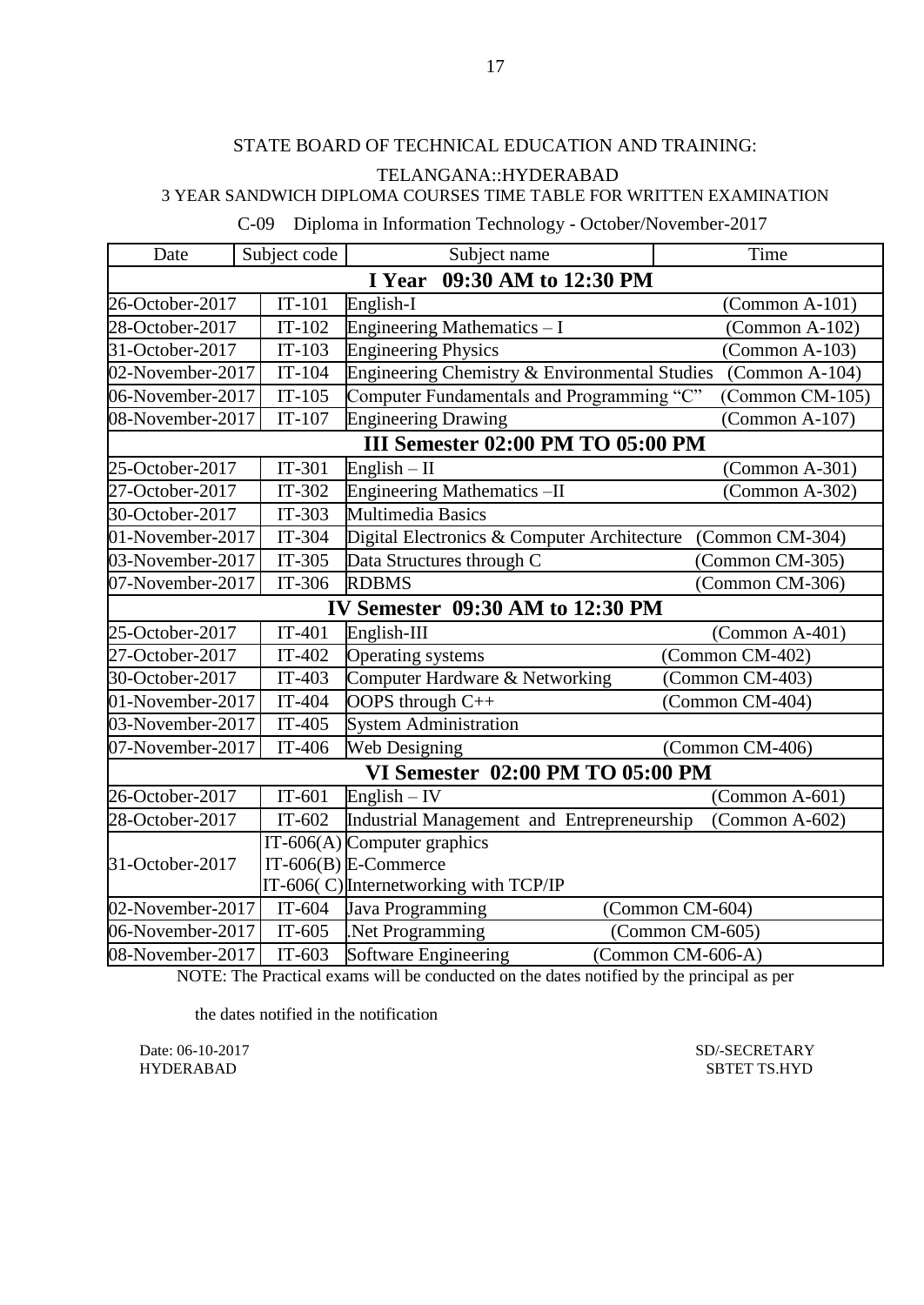## 3 YEAR SANDWICH DIPLOMA COURSES TIME TABLE FOR WRITTEN EXAMINATION

# C-09 Diploma in Packing Technology - October/November-2017

| <b>Date</b>                      | <b>Subject</b><br>code | <b>Subject name</b>                                                  | <b>Time</b>      |  |
|----------------------------------|------------------------|----------------------------------------------------------------------|------------------|--|
|                                  |                        | 09:30 AM to 12:30 PM<br>I Year                                       |                  |  |
| 26-October-2017                  | PKG-101 English-I      |                                                                      | $(Common A-101)$ |  |
| 28-October-2017                  |                        | PKG-102 Engineering Mathematics-I                                    | $(Common A-102)$ |  |
| 31-October-2017                  |                        | PKG-103 Engineering Physics                                          | $(Common A-103)$ |  |
| 02-November-2017                 |                        | PKG-104 Engineering Chemistry & Environmental Studies (Common A-104) |                  |  |
| 06-November-2017                 |                        | PKG-105 Elements of Packaging Technology                             |                  |  |
| 08-November-2017                 |                        | PKG-107 Engineering Drawing.                                         | (Common A-107)   |  |
|                                  |                        | III Semester 02:00 PM TO 05:00 PM                                    |                  |  |
| 25-October-2017                  |                        | $PKG -301$ English - II                                              | (Common A-301)   |  |
| 27-October-2017                  |                        | PKG -302 Engineering Mathematics $-$ II                              | $(Common A-302)$ |  |
| 30-October-2017                  |                        | PKG -304 Packaging Materials - I                                     |                  |  |
| 01-November-2017                 |                        | PKG -305 Ancillary Packaging Materials and Bulk Packaging            |                  |  |
| 03-November-2017                 |                        | PKG-306 Electrical Engineering and Basic Electronics                 |                  |  |
| 07-November-2017                 |                        | PKG-307 Machine Drawing                                              |                  |  |
| 09-November-2017                 |                        | PKG -303 Strength of materials and Fluid Mechanics                   |                  |  |
| IV Semester 09:30 AM to 12:30 PM |                        |                                                                      |                  |  |
| 25-October-2017                  |                        | PKG-401 English-III                                                  | $(Common A-401)$ |  |
| 27-October-2017                  |                        | PKG-407 Component Drawing                                            |                  |  |
| 30-October-2017                  |                        | PKG-402 Packaging Materials - II                                     |                  |  |
| 01-November-2017                 |                        | PKG-403 Drug and Pharmaceutical Packaging                            |                  |  |
| 03-November-2017                 |                        | PKG-404 Food Preservation Packaging                                  |                  |  |
| 07-November-2017                 |                        | PKG-405 Production Technology and Quality control of Package         |                  |  |
| 09-November-2017                 |                        | PKG-406 Thermal Engineering                                          |                  |  |
|                                  |                        | VI Semester 02:00 PM TO 05:00 PM                                     |                  |  |
| 26-October-2017                  |                        | $PKG-601$ English - IV                                               | $(Common A-601)$ |  |
| 28-October-2017                  |                        | PKG-602 Industrial Management and Entrepreneurship (Common A-602)    |                  |  |
| 31-October-2017                  |                        | PKG-603 Product Packaging                                            |                  |  |
| 02-November-2017                 |                        | PKG-604 Package design and Printing                                  |                  |  |
| 06-November-2017                 |                        | PKG-605 Packaging Processes and Machinery                            |                  |  |
| 08-November-2017                 |                        | PKG-606ARefrigeration and Air conditioning                           |                  |  |

NOTE: The Practical exams will be conducted on the dates notified by the principal as per the dates notified in the notification

HYDERABAD SBTET TS.HYD

Date: 06-10-2017 SD/-SECRETARY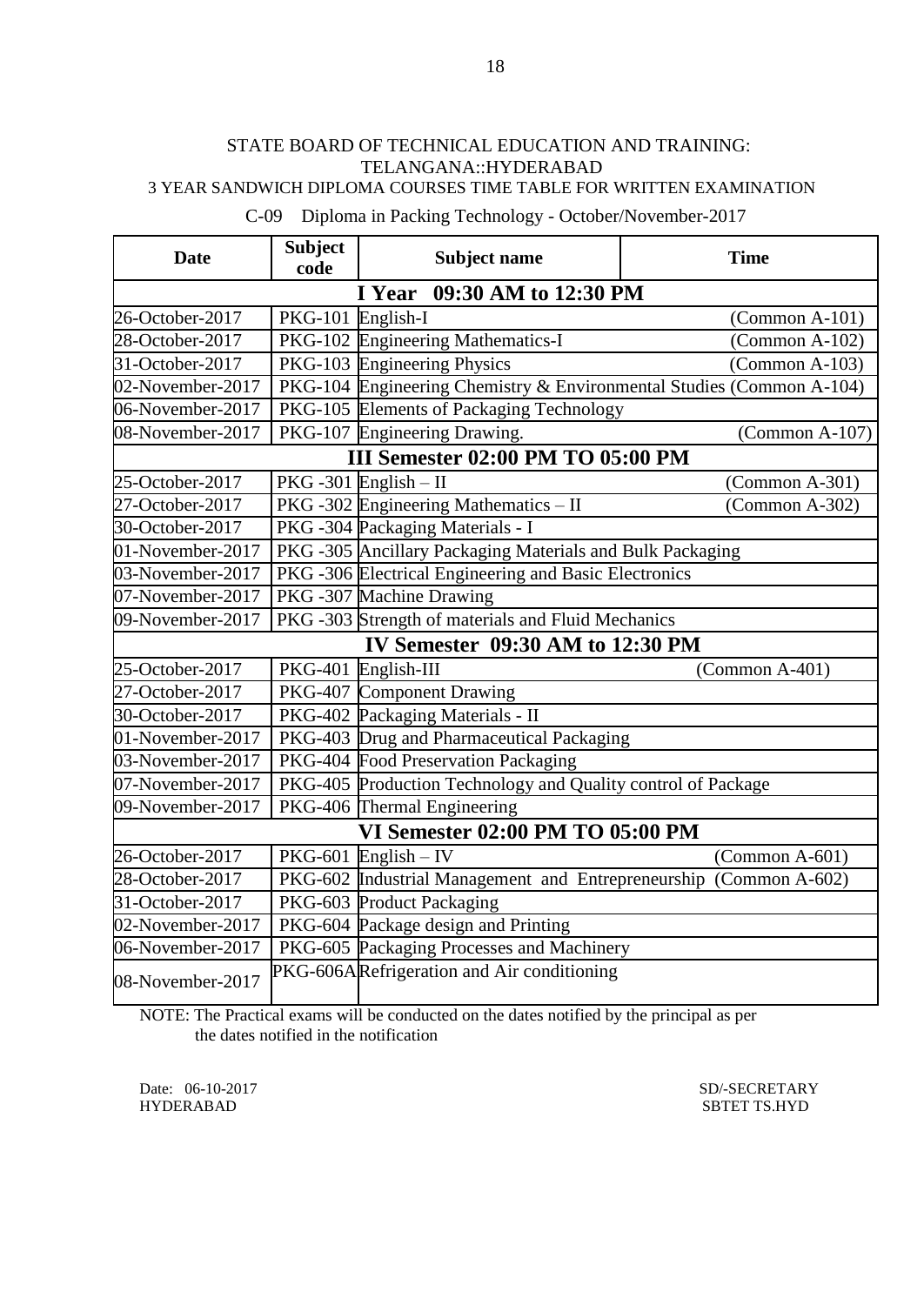| Date             | Subject code                   | Subject name                                                         | Time              |  |  |
|------------------|--------------------------------|----------------------------------------------------------------------|-------------------|--|--|
|                  | 09:30 AM to 12:30 PM<br>I Year |                                                                      |                   |  |  |
| 26-October-2017  | MET-101 English-I              |                                                                      | (Common A-101)    |  |  |
| 28-October-2017  |                                | MET-102 Engineering Mathematics - I                                  | (Common A-102)    |  |  |
| 31-October-2017  |                                | MET-103 Engineering Physics                                          | $(Common A-103)$  |  |  |
| 02-November-2017 |                                | MET-104 Engineering Chemistry & Environmental Studies (Common A-104) |                   |  |  |
| 06-November-2017 |                                | MET-105 Elementary Principles of Metallurgy                          |                   |  |  |
| 08-November-2017 |                                | MET-107 Engineering Drawing                                          | (Common A-107)    |  |  |
|                  |                                | <b>III Semester 02:00 PM TO 05:00 PM</b>                             |                   |  |  |
| 25-October-2017  | MET-301 English-II             |                                                                      | $(Common A-301)$  |  |  |
| 27-October-2017  |                                | MET-302 Engineering Mathematics-II                                   | (Common A-302)    |  |  |
| 30-October-2017  |                                | MET-303 Fuels Refractories & Pyrometry                               |                   |  |  |
| 01-November-2017 |                                | MET-304 Metallurgical Thermodynamics                                 |                   |  |  |
| 03-November-2017 |                                | MET-305 Physical Metallurgy                                          |                   |  |  |
| 07-November-2017 |                                | MET-306 Iron Making                                                  |                   |  |  |
| 09-November-2017 |                                | MET-307 Machine Drawing                                              | (Common M-307)    |  |  |
|                  |                                | IV Semester 09:30 AM to 12:30 PM                                     |                   |  |  |
| 25-October-2017  |                                | MET-401 English-III                                                  | $(Common A-401)$  |  |  |
| 27-October-2017  |                                | MET-402 Electrical Technology                                        |                   |  |  |
| 30-October-2017  |                                | MET-403 Heat Treatment Technology                                    |                   |  |  |
| 01-November-2017 |                                | MET-404 Steel Making                                                 |                   |  |  |
| 03-November-2017 |                                | MET-405 Material Testing                                             |                   |  |  |
| 07-November-2017 |                                | MET-406 Foundry Technology                                           |                   |  |  |
|                  |                                | VII Semester 02:00 PM TO 05:00 PM                                    |                   |  |  |
| 26-October-2017  |                                | MET -702 Industrial Management & Entrepreneurship (Common CH/FW-702) |                   |  |  |
| 28-October-2017  |                                | MET-701 English-IV                                                   | (Common FW/CH/TT) |  |  |
| 31-October-2017  |                                | MET -703 Mechanical Metallurgy                                       |                   |  |  |
| 02-November-2017 |                                | MET-704 Non-ferrous Extractive metallurgy                            |                   |  |  |
| 06-November-2017 |                                | MET-705 Metal Casting Technology                                     |                   |  |  |
| 08-November-2017 |                                | MET-706A Welding Technology                                          |                   |  |  |

C-09 Diploma in Metallurgical Engineering - October/November-2017

NOTE: The Practical exams will be conducted on the dates notified by the principal as per the dates notified in the notification

Date: 06-10-2017 SD/-SECRETARY<br>HYDERABAD SBTET TS.HYD SBTET TS.HYD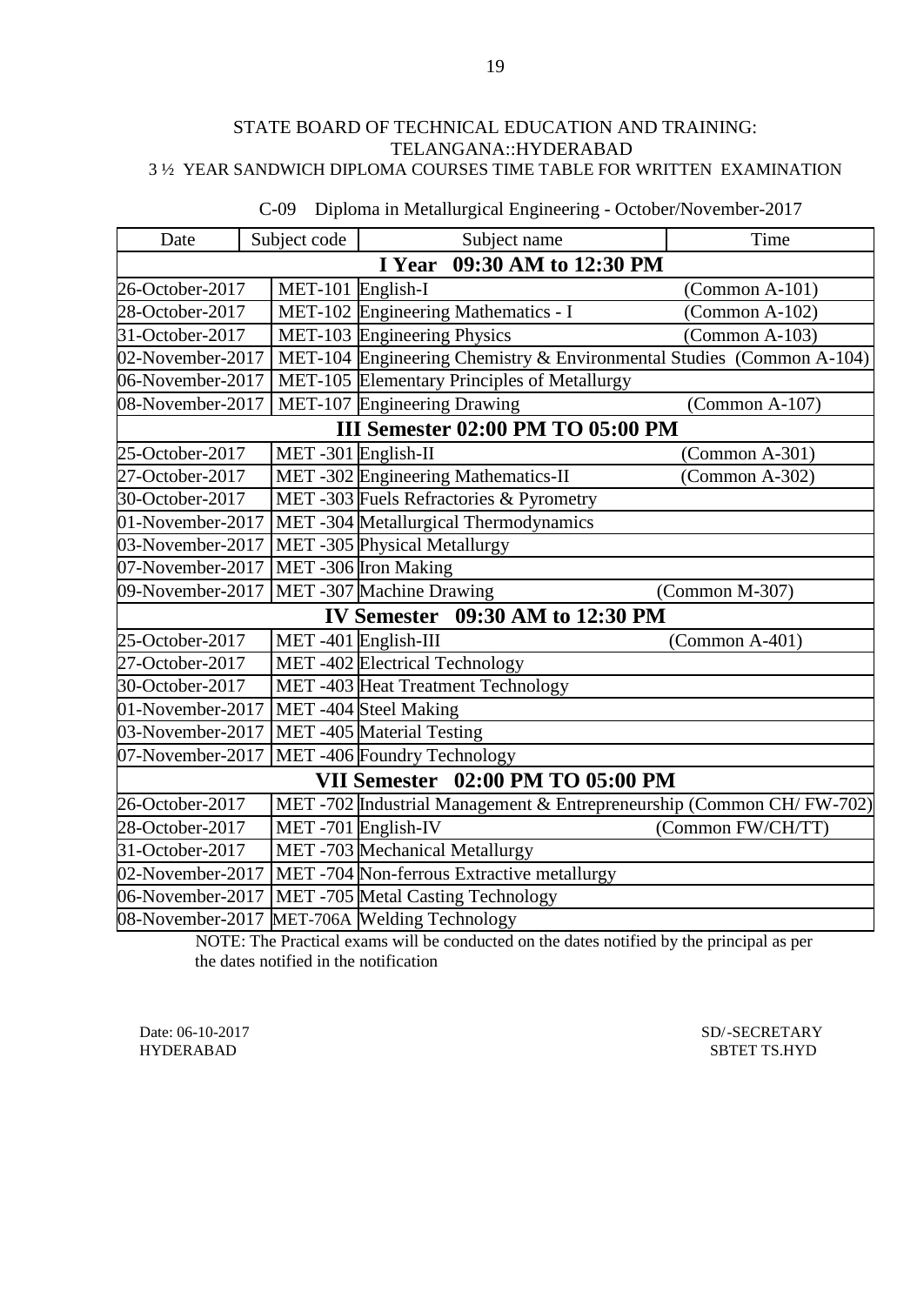C-09 Diploma in Mining Engineering - October/November-2017

| Date                        | Subject code        | Subject name                                                                    | Time                    |  |  |
|-----------------------------|---------------------|---------------------------------------------------------------------------------|-------------------------|--|--|
| I Year 09:30 AM to 12:30 PM |                     |                                                                                 |                         |  |  |
| 26-October-2017             | <b>MNG-101</b>      | English-I                                                                       | $\Gamma$ (Common A-101) |  |  |
| 28-October-2017             | <b>MNG-102</b>      | <b>Engineering Mathematics-I</b>                                                | (Common A-102)          |  |  |
| 31-October-2017             | <b>MNG-103</b>      | <b>Engineering Physics</b>                                                      | $(Common A-103)$        |  |  |
| 02-November-2017            | <b>MNG-104</b>      | Engineering Chemistry & Environmental Studies (Common A-104)                    |                         |  |  |
| 06-November-2017            | <b>MNG-105</b>      | <b>Elements of Mining</b>                                                       |                         |  |  |
| 08-November-2017            | <b>MNG-107</b>      | <b>Engineering Drawing</b>                                                      | $\Gamma$ (Common A-107) |  |  |
| 10-November-2017            | <b>MNG-106</b>      | Mining Geology-I                                                                |                         |  |  |
|                             |                     | III-Semester 02:00 PM TO 05:00 PM                                               |                         |  |  |
| 25-October-2017             | <b>MNG-301</b>      | $English$ -II                                                                   | $(Common A-301)$        |  |  |
| 27-October-2017             |                     | $MNG-302$ Engineering Mathematics - II                                          | $(Common A-302)$        |  |  |
| 30-October-2017             |                     | MNG-303 Basic Electrical Engineering                                            |                         |  |  |
| 01-November-2017            |                     | MNG-304 Coal Mining                                                             |                         |  |  |
| 03-November-2017            |                     | MNG-305 Mining Geology - II                                                     |                         |  |  |
| 07-November-2017            |                     | MNG-306 Mine Surveying $-I$                                                     |                         |  |  |
|                             |                     | IV Semester 09:30 AM to 12:30 PM                                                |                         |  |  |
| 25-October-2017             | MNG-401 English-III |                                                                                 | (Common A-401)          |  |  |
| 27-October-2017             |                     | MNG-402 Basic Mechanical Engineering                                            |                         |  |  |
| 30-October-2017             |                     | MNG-403 Metal Mining                                                            |                         |  |  |
| 01-November-2017            |                     | MNG-404 Mining Machinery-I                                                      |                         |  |  |
| 03-November-2017            |                     | MNG-405 Mine Environmental Engg                                                 |                         |  |  |
| 07-November-2017            |                     | MNG-406 Mine Surveying-II                                                       |                         |  |  |
| 09-November-2017            |                     | MNG-407 Rock Mechanics and Strata Control                                       |                         |  |  |
|                             |                     | <b>VI Semester 02:00 PM TO 05:00 PM</b>                                         |                         |  |  |
| 26-October-2017             |                     | MNG -601 $English - IV$                                                         | $(Common A-601)$        |  |  |
| 28-October-2017             | <b>MNG-602</b>      | Mine Management and Entrepreneurship                                            |                         |  |  |
| 31-October-2017             | <b>MNG-603</b>      | <b>Opencast Mining</b>                                                          |                         |  |  |
| 02-November-2017            | <b>MNG-604</b>      | Mining Machinery - II                                                           |                         |  |  |
| 06-November-2017            | <b>MNG-605</b>      | Mining Legislation and General Safety                                           |                         |  |  |
| 08-November-2017            |                     | MNG-606A Advanced Mine Environmental Engineering<br>MNG-606B Advanced Surveying |                         |  |  |

NOTE: The Practical exams will be conducted on the dates notified by the principal as per the dates notified in the notification